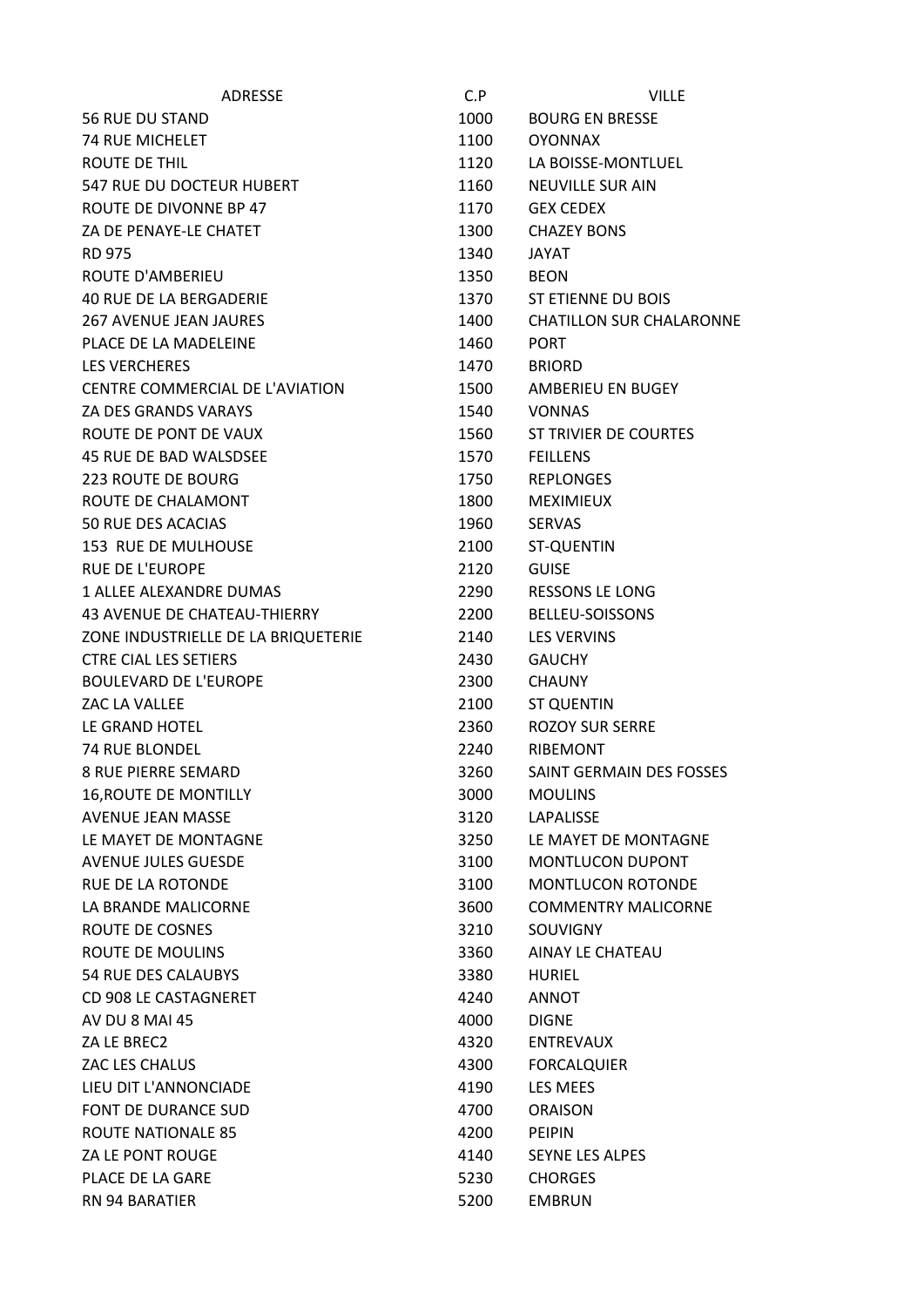| <b>RN 94</b>                     | 5600  | <b>EYGLIERS</b>             |
|----------------------------------|-------|-----------------------------|
| LIEUDIT LES VILLARDS             | 5600  | <b>GUILLESTRE</b>           |
| <b>1 ROUTE DES ALLARDS</b>       | 5500  | LA FARE EN CHAMPSAUR        |
| ZA LES GRANDS CHAMPS             | 5300  | LARAGNE                     |
| ZAE DE L AEROPOLE                | 5130  | <b>TALLARD</b>              |
| <b>ST MARCELLIN</b>              | 5560  | <b>VARS</b>                 |
| <b>130 RUE FRANCIS TONNER</b>    | 6150  | <b>CANNES LA BOCCA</b>      |
| ZAC DE LA BEGUDE                 | 6340  | <b>CANTARON</b>             |
| ROND POINT DE LA MANDA           | 6510  | <b>GATTIERES</b>            |
| CD <sub>9</sub>                  | 6550  | LA ROQUETTE SUR SIAGNE      |
| LD LA BLEJARDE CD 2562           | 6530  | PEYMEINADE                  |
| <b>CHEMIN ST ANNE VALENS</b>     | 6460  | ST VALLIER DE THIEY         |
| CHEMIN DEPARTEMENTAL 803         | 6220  | <b>VALLAURIS</b>            |
| <b>ZONE MOULON</b>               | 7200  | <b>AUBENAS</b>              |
| <b>QUARTIER DES AUCHES</b>       | 7700  | <b>BOURG SAINT ANDEOL</b>   |
| <b>ZI JEAN JAURES</b>            | 7800  | LA VOULTE SUR RHONE         |
| <b>ALLEE DE VALS</b>             | 7380  | LALEVADE D'ARDECHE          |
| LIEU DIT LE DEPOT                | 7400  | LE TEIL                     |
| <b>QUARTIER SABLAS</b>           | 7260  | <b>ROSIERES</b>             |
| LA BOURDARIC                     | 7150  | <b>VALLON PONT D'ARC</b>    |
| 140 avenue Roger Posty           | 8320  | <b>VIREUX MOLHAIN</b>       |
| <b>63 AVENUE BLANQUI</b>         | 8120  | <b>BOGNY SUR MEUSE</b>      |
| <b>24 RUE DE REIMS</b>           | 8300  | <b>SAULT LES RETHEL</b>     |
| <b>69 ROUTE MONTHERME</b>        | 8000  | <b>CHARLEVILLE MEZIERES</b> |
| CENTRE COMMERCIAL RIVES D EUROPE | 8600  | <b>GIVET</b>                |
| <b>RN 43</b>                     | 8260  | <b>MAUBERT FONTAINE</b>     |
| <b>RUE CADEAU</b>                | 8200  | <b>SEDAN</b>                |
| ZAC DE WE                        | 8110  | CARIGNAN                    |
| <b>CENTRE COMMERCIAL PYREVAL</b> | 9100  | <b>PAMIERS</b>              |
| <b>AVENUE DU 11 NOVEMBE</b>      | 9600  | LAROQUE D OLMES             |
| ROUTE DE TOULOUSE                | 9700  | SAVERDUN                    |
| LE TERREFORT                     | 9000  | <b>FOIX</b>                 |
| LEPONT DU BAUP                   | 9190  | <b>ST LIZIER</b>            |
| ROUTE DE TOULOUSE                | 9100  | <b>PAMIERS</b>              |
| RUE GENERAL PIERRE DECOUZ        | 10500 | BRIENNE LE CHATEAU          |
| <b>ROUTE D'AUXERRE</b>           | 10430 | ROSIERES-PRES-TROYES        |
| <b>104 RUE DE PARIS</b>          | 10700 | <b>ARCIS SUR AUBE</b>       |
| <b>20 AV DU GENERAL LECLERC</b>  | 10110 | <b>BAR SUR SEINE</b>        |
| RUE JOSEPH ANGLADE               | 10160 | AIX EN OTHE                 |
| ROUTE DE BRAY                    | 10400 | <b>NOGENT SUR SEINE</b>     |
| <b>130 AVENUE MICHEL BAROIN</b>  | 10800 | ST JULIEN LES VILLAS        |
| ZAC DE CRENEY                    | 10150 | <b>CRENEY PRES TROYES</b>   |
| 23 BOULEVARD DE DIJON            | 10800 | ST JULIEN LES VILLAS        |
| <b>RUE ROGER SALENGRO</b>        | 10350 | <b>MARIGNY LE CHATEL</b>    |
| <b>JARDIN AUX RENARDS</b>        | 10170 | <b>MERY SUR SEINE</b>       |
| 321 RUE DES CARRES               | 10130 | <b>AUXON</b>                |
| <b>RUE JEAN MOULIN</b>           | 10370 | <b>VILLENAUXE LA GRANDE</b> |
| 105, rue du Gal de Gaulle        | 10180 | ST LYE                      |
| <b>AVENUE DE TOULOUSE</b>        | 11170 | <b>ALZONNE</b>              |
| 2 ZONE ARTISANALE LA GUARRIGUE   | 11120 | ARGELIERS                   |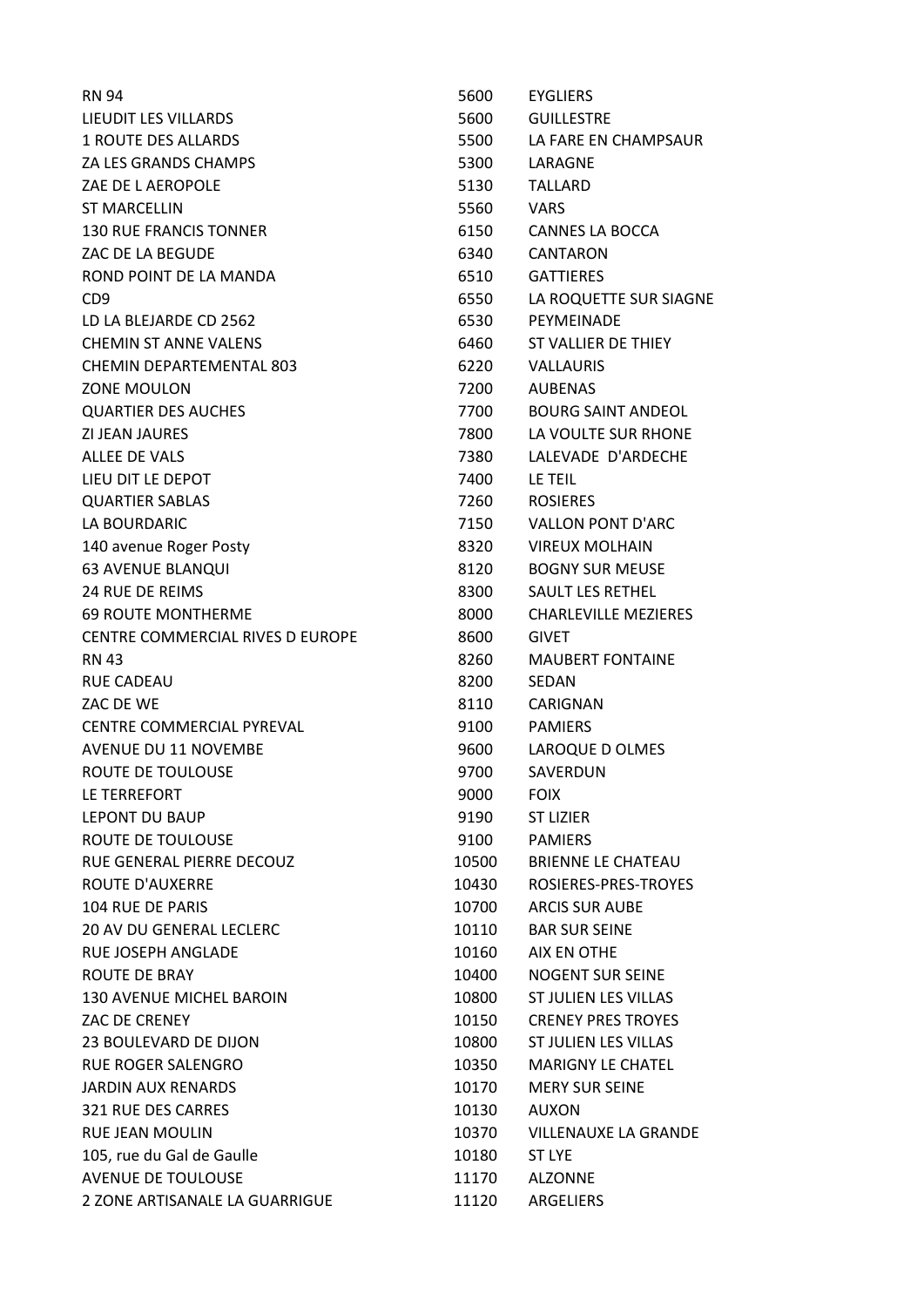| LIEU DIT "ROC DEL DIE"          | 11700 | <b>CAPENDU</b>                  |
|---------------------------------|-------|---------------------------------|
| RTE DE MONTREAL CD 33           | 11000 | CARCASSONNE                     |
| CTRE COMMERCIALE Ô CASTEL       | 11400 | CASTELNAUDARY                   |
| <b>AVENUE DES BAINS</b>         | 11430 | <b>GRUISSAN</b>                 |
| <b>4 AVENUE DU MINERVOIS</b>    | 11700 | LA REDORTE                      |
| 9001 RUE ALFRED NOBEL           | 11200 | LEZIGNAN LES CORBIER            |
| ROUTE DES PLAGES                | 11100 | <b>NARBONNE</b>                 |
| LES COUNDOMINOS                 | 11110 | SALLES D'AUDE                   |
| ZI DU PEYROU                    | 11130 | <b>SIGEAN</b>                   |
| ROUTE DE ST PONS                | 11120 | ST MARCEL SUR AUDE              |
| <b>BOULEVARD DU MENERVOIS</b>   | 11800 | <b>TREBES</b>                   |
| RUE DU DOURDOU ZA BEL AIR       | 12360 | <b>CAMARES</b>                  |
| PLACE DU FOIRAIL                | 12310 | LAISSAC                         |
| 741 ROUTE DE RODEZ              | 12340 | <b>BOZOULS</b>                  |
| RD 963 LIEU DIT LA PLANQUE      | 12300 | <b>FLAGNAC</b>                  |
| ZA LE LAC                       | 12270 | LA FOUILLADE                    |
| <b>ZA LA CAYROINIE</b>          | 12110 | <b>CRANSAC</b>                  |
| LES FOURS A CHAUX               | 12200 | <b>VILLEFRANCHE DE ROUERGUE</b> |
| <b>37 BLD PAUL RAMADIER</b>     | 12700 | <b>CAPDENAC GARE</b>            |
| <b>AVENUE DE BAMBERG</b>        | 12000 | RODEZ                           |
| RD <sub>5</sub>                 | 12110 | <b>VIVIEZ</b>                   |
| <b>AVENUE MARIE CURIE</b>       | 12150 | SEVERAC LE CHATEAU              |
| ROUTE D'ESPALION                | 12130 | ST GENIEZ D'OLT                 |
| ZONE DU BOURGUET                | 12400 | <b>VABRES L'ABBAYE</b>          |
| LA LANDE                        | 12290 | PONT DE SALARS                  |
| PLACE FREDERIC MISTRAL          | 12800 | <b>NAUCELLE</b>                 |
| ROUTE DE RODEZ                  | 12330 | MARCILLAC-VALLON                |
| ROUTE DE RODEZ                  | 12240 | <b>RIEUPEYROUX</b>              |
| <b>RUE GERARD GADIOT</b>        | 13200 | <b>ARLES</b>                    |
| <b>QUARTIER ST MICHEL</b>       | 13440 | <b>CABANNES</b>                 |
| ZI AVENUE LAVOISIER             | 13470 | <b>CARNOUX EN PROVENCE</b>      |
| 115 AVENUE LOUISE MICHEL        | 13270 | <b>FOS SUR MER</b>              |
| 395 RD                          | 13710 | <b>FUVEAU</b>                   |
| CD6 QUARTIER LA PLAINE          | 13120 | <b>GARDANNE</b>                 |
| LOTIS. ZA DES PRADEAUX          | 13850 | <b>GREASQUE</b>                 |
| <b>CHEMIN DES MATELOTS</b>      | 13112 | LA DESTROUSSE                   |
| PONT ROYAL                      | 13370 | <b>MALLEMORT</b>                |
| ZI DE CRAPONNE BP 24            | 13370 | <b>MALLEMORT</b>                |
| <b>15 BLD DA LA CARTONNERIE</b> | 13011 | MARSEILLE                       |
| <b>72 ROUTE D'ALLAUCH</b>       | 13011 | MARSEILLE                       |
| 32 BD DE LA FEDERATION          | 13004 | MARSEILLE                       |
| 4 AVENUE DES ORMEAUX            | 13500 | <b>MARTIGUES</b>                |
| LIEU DIT LES FABRES             | 13120 | <b>MIMET</b>                    |
| ZAC DES MOLIERES                | 13140 | <b>MIRAMAS</b>                  |
| <b>AVENUE DE LA VICTOIRE</b>    | 13660 | <b>ORGON</b>                    |
| AVENUE DE LA REPUBLIQUE         | 13230 | PORT SAINT LOUIS DU RHONE       |
| ZAC DE SAINT ESTEVE             | 13360 | <b>ROQUEVAIRE</b>               |
| LE RELAIS DE L'ETANG            | 13127 | <b>VITROLLES</b>                |
| AV. GEORGES POMPIDOU            | 14100 | <b>LISIEUX</b>                  |
| ROUTE DE TROUVILLE              | 14600 | EQUEMAUVILLE / HONFLEUR         |
|                                 |       |                                 |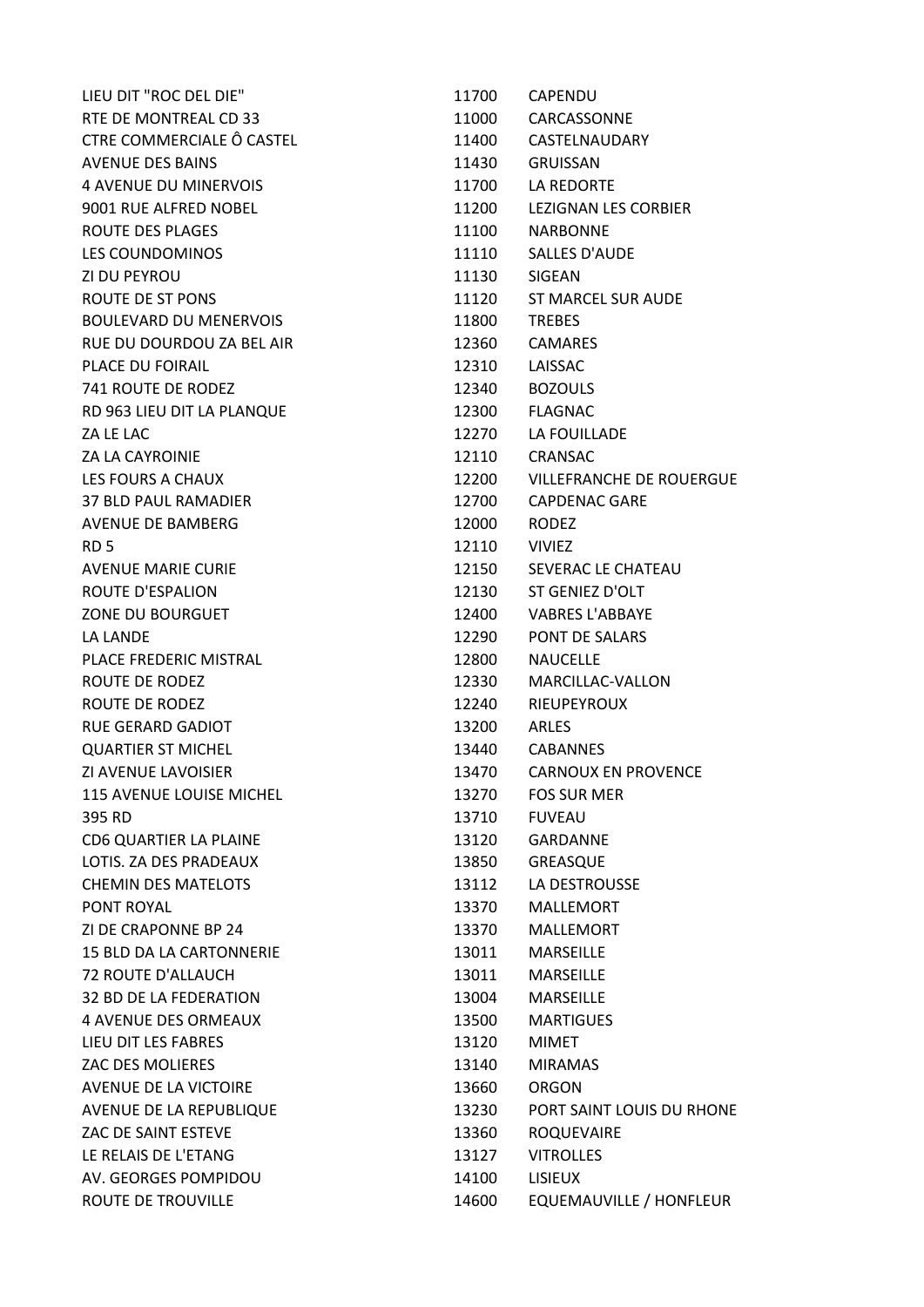| RTE DE TORIGNI                   | 14240 | <b>CAUMONT L'EVENTE</b>         |
|----------------------------------|-------|---------------------------------|
| ROUTE DE LISIEUX                 | 14140 | <b>LIVAROT</b>                  |
| RUE DU DEBARQUEMENT              | 14990 | <b>BERNIERES SUR MER</b>        |
| <b>PARC DU GRIEU</b>             | 14130 | PONT L'EVEQUE                   |
| ZAC LES LONGS COURS              | 14111 | <b>LOUVIGNY</b>                 |
| 69 AV GUYNEMER                   | 14000 | <b>CAEN</b>                     |
| route d'Esquay-sur-Seulles       | 14400 | ST VIGOR LE GRAND               |
| <b>ROUTE DE ROUEN</b>            | 14130 | PONT L'EVEQUE                   |
| ZAC DE L ESCUDILIES II           | 15000 | AURILLAC                        |
| <b>AVENUE LEON BELARD</b>        | 15100 | <b>ST FLOUR</b>                 |
| LE PONT ROUGE RN 122             | 15600 | ST ETIENNE DE MAURS             |
| LA CROIX JOLIE                   | 15300 | <b>MURAT</b>                    |
| AVENUE DE LA GARE                | 15200 | <b>MAURIAC</b>                  |
| ZAC DU CROZATIER                 | 15100 | <b>SAINT GEORGES</b>            |
| <b>CTRE COMMERCIAL PLEIN SUD</b> | 16000 | ANGOULEME - CC PLEIN SUD        |
| <b>186 RUE DE SAINTES</b>        | 16000 | ANGOULEME - RTE DE SAINTES      |
| <b>BP 15</b>                     | 16360 | <b>BAIGNES</b>                  |
| AVENUE DE L EUROPE               | 16300 | BARBEZIEUX                      |
| <b>RUE DE LA TUDE</b>            | 16210 | <b>CHALAIS</b>                  |
| ZONE COMMERCIALE NORD            | 16430 | <b>CHAMPNIERS</b>               |
| <b>RUE DE LA GARE</b>            | 16260 | <b>CHASSENEUIL</b>              |
| <b>20 AVENUE DE SAINTES</b>      | 16100 | <b>COGNAC</b>                   |
| 70 RUE DE L'ECHASSIER            | 16100 | COGNAC L'ECHASSIER              |
| AVENUE DU 8 MAI 1945             | 16500 | <b>CONFOLENS</b>                |
| 2 RUE ARNAUD BELTRAME            | 16500 | <b>CONFOLENS</b>                |
| <b>RUE DE L'EUROPE</b>           | 16200 | <b>JARNAC</b>                   |
| PLACE DE L'HOTEL DE VILLE        | 16220 | <b>MONTBRON</b>                 |
| 830 AVENUE DU MARECHAL FOCH      | 16600 | <b>RUELLE SUR TOUVRE</b>        |
| AV DU GRAND ROC                  | 16700 | <b>RUFFEC</b>                   |
| LA GAGNERIE                      | 16330 | ST AMANT DE BOIXE               |
| ROUTE NATIONALE 141              | 16270 | <b>TERRES DE HAUTE CHARENTE</b> |
| PLACE DE LA RENAISSANCE          | 17290 | AIGREFEUILLE D'AUNIS            |
| <b>ROUTE DE POITIERS</b>         | 17470 | <b>AULNAY DE SAINTONGE</b>      |
| parc commercial de la source     | 17500 | <b>JONZAC</b>                   |
| rue LA CROIX MICHAUD             | 17630 | LA FLOTTE EN RE                 |
| 114 AV DU GAL DE GAULLE          | 17230 | <b>MARANS</b>                   |
| Z.A LES GROSSINES                | 17320 | <b>MARENNES</b>                 |
| <b>36 AVENUE MARC JEANJEAN</b>   | 17160 | MATHA BP40                      |
| CC DE LA VALLEE                  | 17130 | <b>MONTENDRE</b>                |
| ZONE DE CLAIREVENT               | 17270 | <b>MONTGUYON</b>                |
| ROUTE DE LA ROCHELLE             | 17300 | ROCHEFORT SUR MER               |
| 1 COURS H. BERLIOZ               | 17100 | <b>SAINTES</b>                  |
| <b>LES JACOBINS</b>              | 17100 | <b>SAINTES</b>                  |
| LE PETIT BONNEVEAU               | 17220 | <b>SALLES SUR MER</b>           |
| <b>17 LE CHEMIN VERT</b>         | 17600 | SAUJON                          |
| 28 AVENUE JEAN MOULIN            | 17780 | <b>SOUBISE</b>                  |
| ZAC DE L'AUMONERIE               | 17400 | ST JEAN D'ANGELY                |
| <b>AVENUE DES CORSAIRES</b>      | 17410 | ST MARTIN DE RE                 |
| <b>RUE DU GROS CHENE</b>         | 17250 | <b>ST PORCHAIRE</b>             |
| 2 Route de Rochefort             | 17200 | ST SULPICE DE ROYAN             |
|                                  |       |                                 |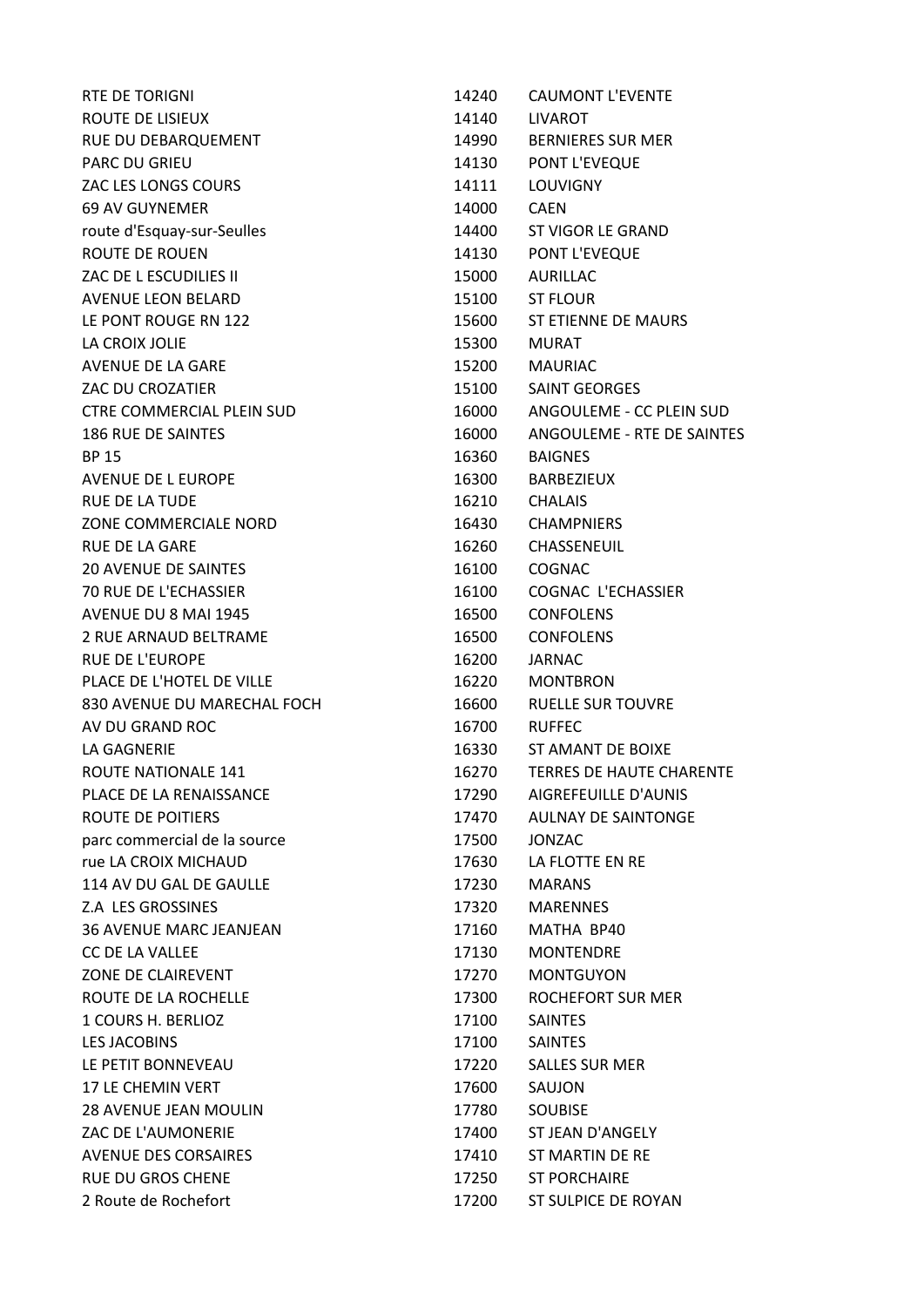| ROUTE DE LA ROCHELLE                 | 17700 | <b>SURGERES</b>             |
|--------------------------------------|-------|-----------------------------|
| RUE JACQUES YVES COUSTEAU            | 17640 | <b>VAUX SUR MER</b>         |
| ROUTE DE PARIS                       | 18700 | <b>AUBIGNY SUR NERE</b>     |
| <b>2 RUE AGNES SOREL</b>             | 18520 | <b>AVORD</b>                |
| 153-155 RUE LOUIS MALLET             | 18000 | <b>BOURGES</b>              |
| <b>RUE DES GARENNES</b>              | 18370 | CHATEAUMEILLANT             |
| CD 940                               | 18190 | <b>CHATEAUNEUF SUR CHER</b> |
| <b>AVENUE DE VERDUN</b>              | 18250 | <b>HENRICHEMONT</b>         |
| <b>6 ROUTE DE BLET</b>               | 18350 | <b>NERONDES</b>             |
| ZI LES NOIX BRULEES                  | 18200 | <b>ORVAL</b>                |
| RTE ST PIERRE LE MOUTIER             | 18600 | <b>SANCOINS</b>             |
| <b>9 ROUTE DE BOURGES</b>            | 18200 | <b>ST AMAND MONTROND</b>    |
| AV DE LATTRE DE TASSIGNY             | 18100 | <b>VIERZON</b>              |
| LE VEYROU                            | 19120 | <b>ALTILLAC</b>             |
| <b>CHEMIN DU PILOU</b>               | 19100 | <b>BRIVE</b>                |
| <b>147 AVENUE RIBOT</b>              | 19100 | <b>BRIVE</b>                |
| 155 RUE DE LA RIVIERE                | 19270 | <b>DONZENAC</b>             |
| <b>RUE DU PAS REDON</b>              | 19250 | <b>MEYMAC</b>               |
| <b>BD DU PENDANT</b>                 | 19160 | <b>NEUVIC CORREZE</b>       |
| <b>AVENUE DU MIDI</b>                | 19230 | <b>ST SORNIN LAVOLPS</b>    |
| <b>ROUTE D'EGLETONS</b>              | 19260 | <b>TREIGNAC</b>             |
| 2 QUAI CONTINSOUZA                   | 19000 | <b>TULLE</b>                |
| 8 AVENUE PIERRE SEMARD               | 19200 | <b>USSEL</b>                |
| LE CHAMP LACROIX                     | 19140 | <b>UZERCHE</b>              |
| <b>30 BOULEVARD GASTON BACHELARD</b> | 21000 | <b>DIJON</b>                |
| <b>20 RUE FRANCOIS MITTERAND</b>     | 21120 | <b>IS-SUR-TILLE</b>         |
| <b>26 RUE DU FBG ST NICOLAS</b>      | 21121 | <b>FONTAINE LES DIJON</b>   |
| 3 BIS RUE DE L'ABERGEMENT            | 21130 | <b>AUXONNE</b>              |
| AV DU GENERAL MAZILLIER              | 21140 | <b>SEMUR EN AUXOIS</b>      |
| <b>ROUTE DE DIJON</b>                | 21170 | <b>ST USAGE</b>             |
| <b>LOCATION GERANCE</b>              | 21200 | <b>BEAUNE</b>               |
| RUE DU FAUBOURG SAINT GEORGES        | 21250 | <b>SEURRE</b>               |
| <b>10 RUE PAUL AUBAN</b>             | 21310 | MIREBEAU SUR BEZE           |
| <b>CHAUSSEE DE L'EUROPE</b>          | 21400 | <b>CHATILLON SUR SEINE</b>  |
| <b>RUE DE LA CHARME</b>              | 21410 | <b>FLEUREY SUR OUCHE</b>    |
| <b>65 RTE DE DIJON</b>               | 21500 | <b>MONTBARD</b>             |
| <b>6 RUE CAUMONT BREON</b>           | 21700 | <b>NUITS ST GEORGES</b>     |
| <b>COURS DE GRAY</b>                 | 21850 | SAINT APOLLINAIRE           |
| <b>BD CLEMENCEAU</b>                 | 22400 | LAMBALLE                    |
| <b>RUE DE PONTIVY</b>                | 22530 | <b>MUR DE BRETAGNE</b>      |
| <b>QUARTIER DE KERLIGONAN</b>        | 22300 | <b>LANNION</b>              |
| 19 route de Saint Brieuc             | 22470 | <b>PLOUEZEC</b>             |
| ROUTE DE LANVOLLON                   | 22200 | <b>GUINGAMP</b>             |
| <b>KERLIVIEC</b>                     | 22700 | ST QUAY PERROS              |
| ZONE ARTISANALE BEL AIR              | 22300 | LANNION PLOULEC'H           |
| <b>RUE DU GUE LAMBERT</b>            | 22950 | <b>TREGUEUX</b>             |
| ZONE DE KERIBET                      | 22590 | <b>PORDIC</b>               |
| <b>RUE KERBUANNEC</b>                | 22160 | <b>CALLAC</b>               |
| LE CAP VERT                          | 22110 | <b>ROSTRENEN</b>            |
| 56-58 AVENUE DU GENERAL DE GAULLE    | 22500 | PAIMPOL                     |
|                                      |       |                             |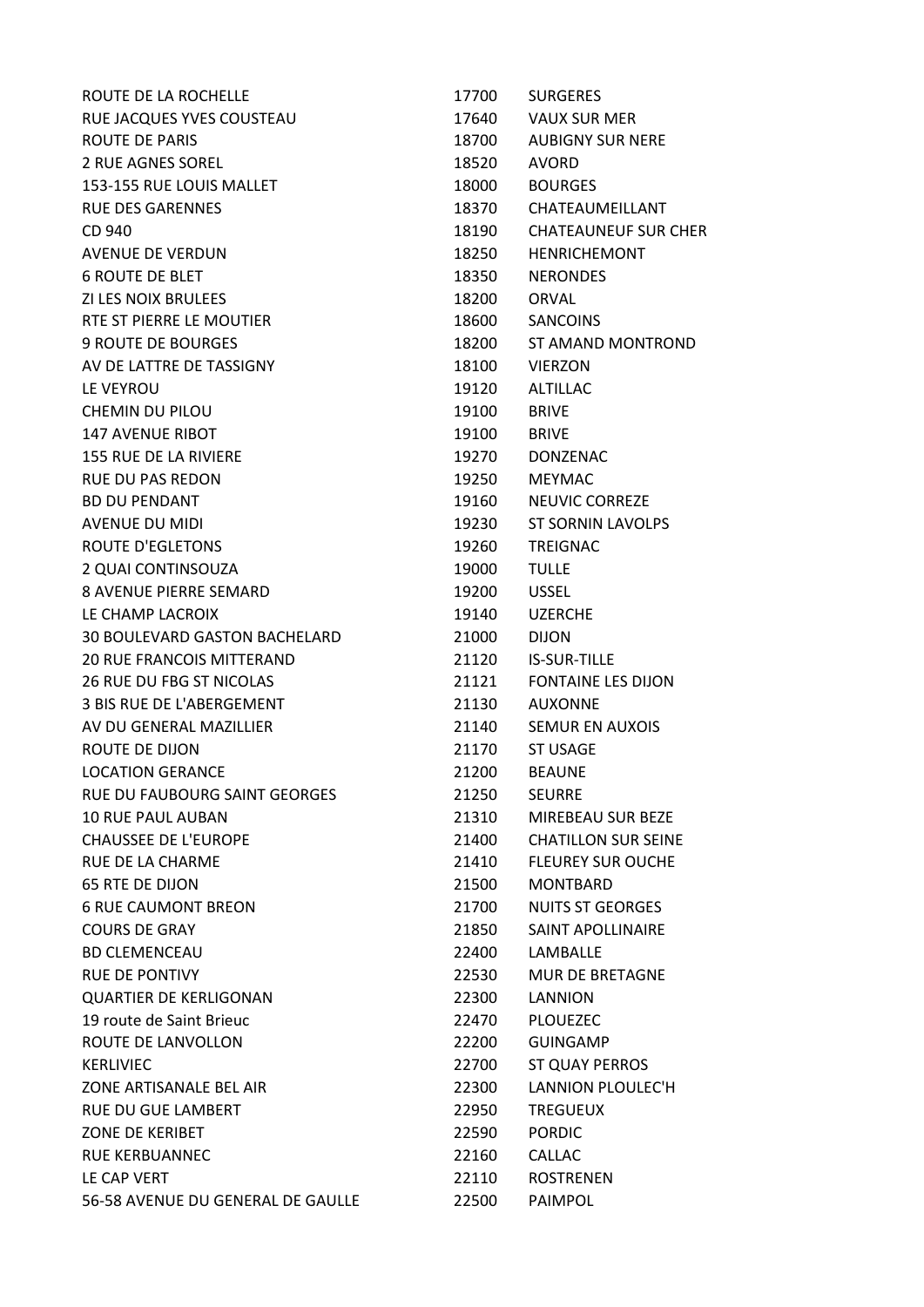| ROUTES DES PLAGES                | 22560 | <b>TREBEURDEN</b>           |
|----------------------------------|-------|-----------------------------|
| ROUTE DE TREGUIER                | 22300 | LANNION                     |
| 33 RUE DE L'EPERONNERIE          | 22260 | <b>PONTRIEUX</b>            |
| <b>ZA DE KERFOLIC</b>            | 22220 | MINIHY-TREGUIER             |
| 849 RUE DES GRANITIERS           | 22940 | <b>PLAINTEL</b>             |
| <b>RUE DE L'ARGENTAIE</b>        | 22120 | QUESSOY                     |
| <b>RUE DU BREST</b>              | 22440 | <b>TREMUSON</b>             |
| ROUTE DE GUINGAMP                | 22140 | LAN VEAR BEGARD             |
| <b>ROUTE DE DINARD</b>           | 22100 | <b>TADEN</b>                |
| 21 BOULEVARD DE LA GARE          | 22600 | LOUDEAC                     |
| <b>RUE DES ROUAIRIES</b>         | 22980 | PLELAN-LE-PETIT             |
| PARC D'ACTIVITES                 | 22300 | PLOUBEZRE                   |
| RUE DE LA REPUBLIQUE             | 22640 | PLENEE JUGON                |
| PA DU CHALET                     | 22250 | <b>BROONS</b>               |
| <b>RUE DU TREBUCHON</b>          | 22150 | PLOUGUENAST                 |
| <b>RUE DU 19 MARS 1962</b>       | 22350 | <b>CAULNES</b>              |
| ROUTE DE LIMOGES                 | 23150 | <b>AHUN</b>                 |
| ROUTE DE GUERET                  | 23220 | <b>BONNAT</b>               |
| ROUTE D'EVAUX LES BAINS          | 23170 | <b>CHAMBON SUR VOUEIZE</b>  |
| <b>ROUTE DE GUERET</b>           | 23800 | <b>DUN LE PALESTEL</b>      |
| 26, ROUTE D'AUBUSSON             | 23500 | <b>FELLETIN</b>             |
| <b>RN 145 SAINTE FEYRE</b>       | 23000 | <b>SAINTE FEYRE</b>         |
| ROUTE DE MONPAZIER               | 24440 | <b>BEAUMONT DU PERIGORD</b> |
| <b>103 AVENUE PAUL DOUMER</b>    | 24100 | <b>BERGERAC</b>             |
| <b>14 RUE DUROU</b>              | 24100 | <b>BERGERAC</b>             |
| RD 710 RUE DES FLEURS            | 24650 | <b>CHANCELADE</b>           |
| 154 AVENUE DE LA ROQUE           | 24100 | <b>CREYSSE</b>              |
| Les Grezes                       | 24120 | LA FEUILLADE                |
| 59 BIS AVENUE D AQUITAINE        | 24490 | LA ROCHE CHALAIS            |
| CHEMIN DEPARTEMENTAL 703         | 24150 | LALINDE                     |
| AVENUE DE LA LIBERATION          | 24260 | LE BUGUE                    |
| <b>LES RIVES</b>                 | 24290 | <b>MONTIGNAC</b>            |
| ROUTE DE BORDEAUX                | 24700 | <b>MONTPON MENESTEROL</b>   |
| ROUTE DE BORDEAUX                | 24400 | <b>MUSSIDAN</b>             |
| ROUTE DE BORDEAUX                | 24190 | <b>NEUVIC SUR L'ISLE</b>    |
| <b>CD 91 LA TRICHERIE</b>        | 24360 | PIEGUT PLUVIERS             |
| ROUTE DE MUSSIDAN                | 24600 | RIBERAC                     |
| <b>GRAND CHAMPS DE BAUNAC</b>    | 24350 | <b>TOCANE SAINT APRE</b>    |
| <b>ROUTE DE THIVIERS</b>         | 24750 | <b>TRELISSAC</b>            |
| ROUTE DE BERGERAC                | 24380 | <b>VERGT</b>                |
| 28 AVENUE DU GENERAL LECLERC     | 25230 | <b>SELONCOURT</b>           |
| ROUTE DE LAUSANNE                | 25370 | LES HOPITAUX NEUFS          |
| <b>AVENUE FOCH</b>               | 25250 | L'ISLE SUR LE DOUBS         |
| ZONE INDUSTRIELLE LES ARBLETIERS | 25400 | <b>AUDINCOURT</b>           |
| <b>RUE DU JURA</b>               | 25120 | <b>MAICHE</b>               |
| <b>8 PLACE RENE CASSIN</b>       | 25000 | <b>BESANCON</b>             |
| <b>7 RUE DE PONTARLIER</b>       | 25600 | <b>SOCHAUX</b>              |
| <b>RUE DU VICTOR HUGO</b>        | 25500 | <b>MORTEAU</b>              |
| ZAC DES BOULOTS                  | 25150 | PONT DE ROIDE               |
| ROUTE DE LYON                    | 25440 | <b>QUINGEY</b>              |
|                                  |       |                             |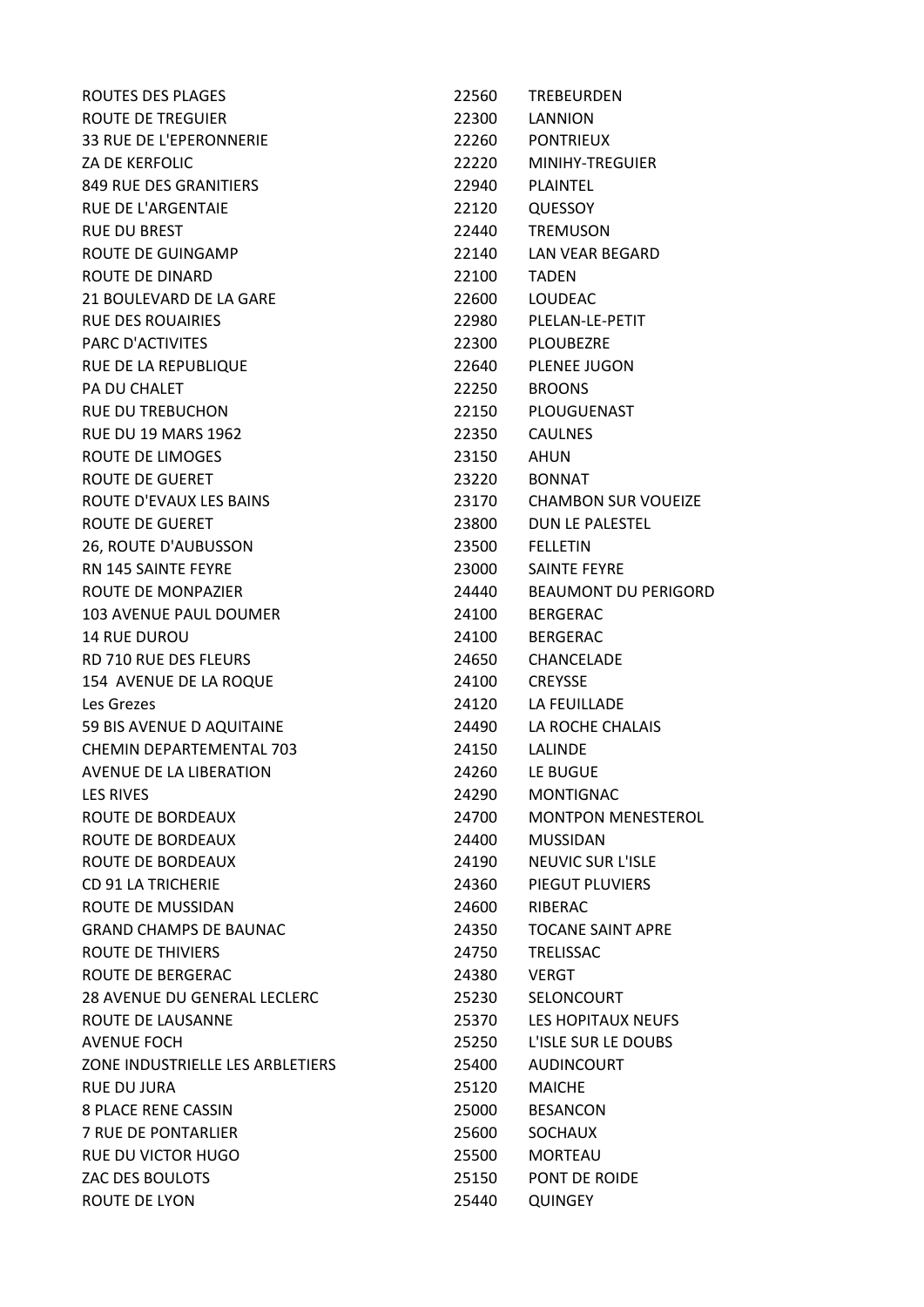| <b>COMBE DU MAGNY</b>           | 25490 | DAMPIERRE LES BOIS           |
|---------------------------------|-------|------------------------------|
| ZA COMBE PARNET SUR RN83        | 25440 | LAVANS LES QUINGEY           |
| PLACE DE L'ALLET                | 26500 | <b>BOURG LES VALENCE</b>     |
| RUE DE LA RESISTANCE            | 26150 | DIE.                         |
| 900 route de Montélimar         | 26230 | <b>GRIGNAN</b>               |
| <b>6 ROUTE DE ROMANS</b>        | 26390 | <b>HAUTERIVES</b>            |
| AVENUE DE VENTEROL              | 26110 | <b>NYONS</b>                 |
| ZA DE LA ROUE EST               | 26190 | SAINT JEAN EN ROYANS         |
| ROND POINT DE L'EUROPE          | 26130 | ST PAUL 3 CHATEAUX           |
| 450 AVENUE DES LOTS             | 26600 | <b>TAIN L'HERMITAGE</b>      |
| ROND POINT DE L EUROPE          | 26790 | <b>TULETTE</b>               |
| <b>362 RUE FAVENTINES</b>       | 26000 | <b>VALENCE</b>               |
| <b>RN 12</b>                    | 27130 | <b>VERNEUIL SUR AVRE</b>     |
| ROUTE DU NEUBOURG               | 27370 | ST PIERRE DES FLEURS         |
| RUE BERNARD GOMBERT             | 27300 | <b>BERNAY</b>                |
| <b>RUE ST DENIS</b>             | 27800 | <b>BRIONNE</b>               |
| <b>ROUTE D'EPAIGNES CD 27</b>   | 27210 | <b>BEUZEVILLE</b>            |
| 530 RUE DU DOCTEUR DUVRAC       | 27310 | <b>BOURG ACHARD</b>          |
| <b>RUE EUGENE POTTIER</b>       | 27190 | <b>CONCHES</b>               |
| ZAC DES PRES                    | 27620 | GASNY                        |
| CHEMIN DEPARTEMENTAL 47         | 27290 | <b>ST PHILBERT SUR RISLE</b> |
| 38 AV DE LA LIBERATION          | 27110 | LE NEUBOURG                  |
| <b>RUE DE FAUVILLE</b>          | 27000 | <b>EVREUX</b>                |
| CENTRE COMMERCIAL DES TEMPLIERS | 27140 | <b>GISORS</b>                |
| <b>CHEMIN DEPARTEMENTAL 65</b>  | 27940 | <b>AUBEVOYE</b>              |
| <b>4 ROUTE DE PARIS</b>         | 27120 | <b>PACY SUR EURE</b>         |
| 17 RUE D'ESY                    | 27540 | <b>IVRY-LA-BATAILLE</b>      |
| <b>BOULEVARD DU 14 JUILLET</b>  | 27000 | <b>EVREUX</b>                |
| RUE DU MARECHAL FOCH            | 27700 | <b>LES ANDELYS</b>           |
| <b>RUE DES PRES</b>             | 27200 | <b>ST MARCEL</b>             |
| ROUTE BERNAY ST GERMAIN         | 27500 | PONT AUDEMER                 |
| AVE DES PEUPLIERS               | 27400 | <b>LOUVIERS</b>              |
| ZA LE PETIT HANOY               | 27250 | RUGLES-BOIS ARNAULT          |
| 7 RUE DU GENERAL KOENIG         | 27500 | PONT AUDEMER                 |
| <b>1 AVENUE DE LA CERISAIE</b>  | 28240 | LA LOUPE                     |
| ROUTE DE LA PLAINE              | 28190 | <b>ST GEORGES SUR EURE</b>   |
| <b>20 RUE GAMBETTA</b>          | 28300 | <b>MAINVILLIERS</b>          |
| <b>AVENUE MARCEL PROUST</b>     | 28120 | ILLIERS-COMBRAY              |
| AV. GAL DE GAULLE               | 28310 | JANVILLE                     |
| ROUTE DE LA FERTE VIDAME        | 28250 | <b>SENONCHES</b>             |
| <b>CC ROUTE NATIONALE 10</b>    | 28200 | CHATEAUDUN - RN.10           |
| <b>1 RUE DE CHARTRES</b>        | 28160 | <b>BROU</b>                  |
| <b>RUE DE BEAUCE</b>            | 28120 | <b>BAILLEAU LE PIN</b>       |
| <b>RUE DU GORD</b>              | 28000 | <b>CHARTRES</b>              |
| ROUTE DE BOUGLAINVAL            | 28130 | <b>MAINTENON</b>             |
| ZA DES FORTS                    | 28500 | <b>CHERISY</b>               |
| 30 RUE DU BOIS MUSQUET          | 28300 | <b>CHAMPHOL</b>              |
| <b>RUE PASTEUR</b>              | 28190 | FONTAINE-LA-GUYON            |
| <b>RUE DE LA BRUYERE</b>        | 28400 | NOGENT LE ROTROU             |
| ZONE COMMERCIALE DE L' AIGRON   | 28220 | <b>CLOYES SUR LE LOIR</b>    |
|                                 |       |                              |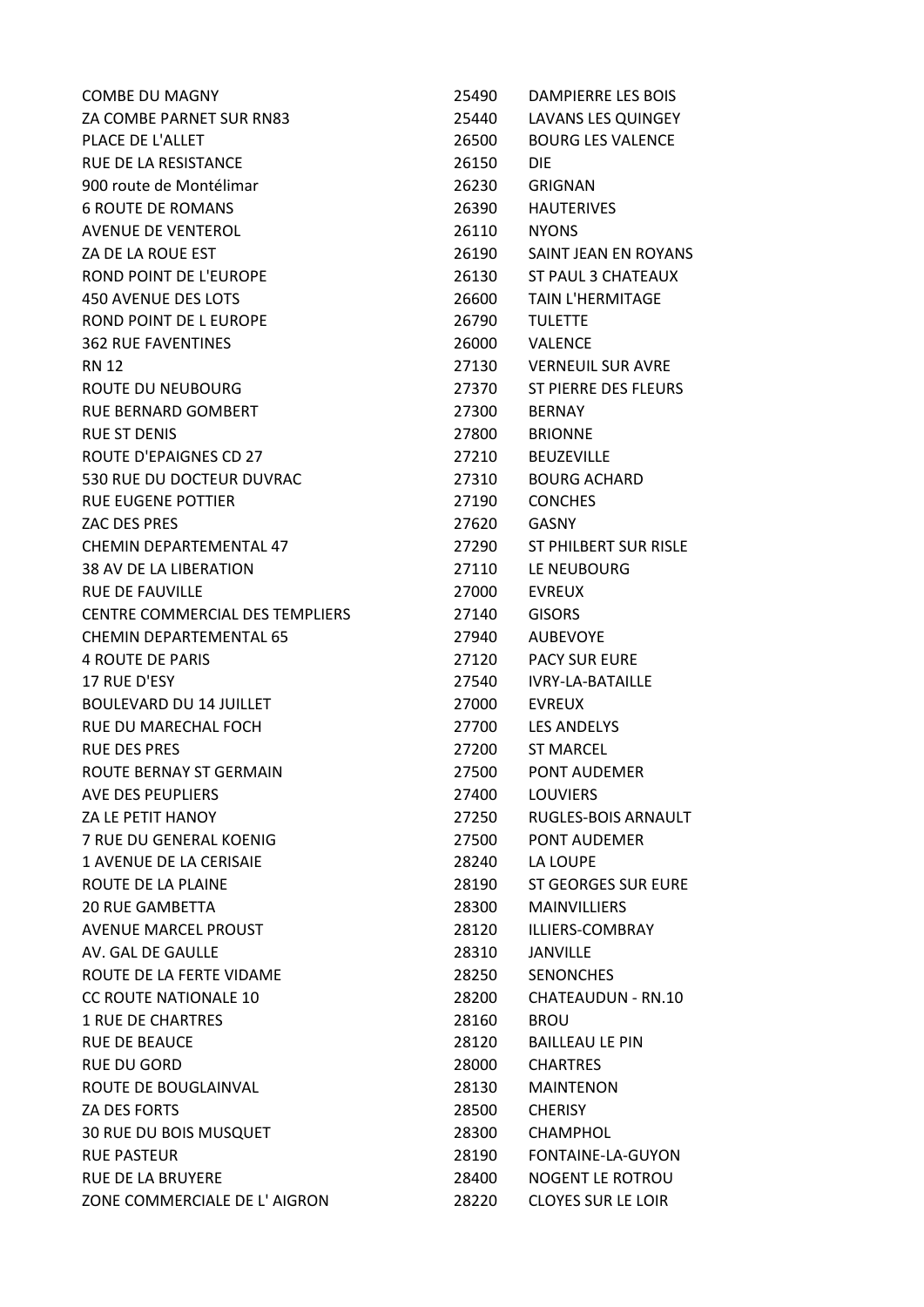| <b>RUE DENIS PAPIN</b>                | 28150 | <b>VOVES</b>                  |
|---------------------------------------|-------|-------------------------------|
| <b>RUE DE CHAVANNE</b>                | 28630 | <b>MORANCEZ</b>               |
| ROUTE D'AUTHON DU PERCHE              | 28330 | LA BAZOCHE GOUET              |
| <b>ZA DU DREVERS</b>                  | 29190 | PLEYBEN                       |
| 118 route de Quimper                  | 29200 | <b>BREST</b>                  |
| <b>CC DES KORRIGANS</b>               | 29900 | CONCARNEAU                    |
| ZAC DE CASTEL                         | 29263 | PLOUZANE                      |
| LE LOCH                               | 29770 | PRIMELIN                      |
| RTE DE ST POL DE LEON                 | 29221 | <b>PLOUESCAT</b>              |
| <b>ROUTE DU GUILVINEC</b>             | 29120 | <b>PLOMEUR</b>                |
| <b>1 PLACE DU FOURNIL</b>             | 29880 | PLOUGUERNEAU                  |
| ZAC DE KERVIDANNOU                    | 29130 | <b>MELLAC</b>                 |
| LIEU DIT ST FIACRE                    | 29600 | PLOURIN LES MORLAIX           |
| <b>GRAND RUE</b>                      | 29150 | CHATEAULIN                    |
| ROUTE DE BREST                        | 29860 | PLABENNEC                     |
| <b>RUE DU STADE</b>                   | 29217 | PLOUGONVELIN                  |
| <b>RUE DES PLAGES</b>                 | 29350 | <b>MOELAN SUR MER</b>         |
| <b>RUE LE GOLF</b>                    | 29270 | <b>CARHAIX</b>                |
| <b>ZONE DU DREVERS</b>                | 29100 | <b>DOUARNENEZ</b>             |
| 37 RUE HERVE DE GUEBRIANT             | 29220 | LANDERNEAU                    |
| LANNECHUEN                            | 29510 | <b>BRIEC DE L'ODET</b>        |
| <b>RUE EUGENE LOREC</b>               | 29114 | <b>BANNALEC</b>               |
| Rue Laennec                           | 29710 | <b>PLONEIS</b>                |
| ROUTE DE BERRIEN                      | 29218 | <b>HUELGOAT</b>               |
| <b>8 RUE DE LA GARE</b>               | 29550 | PLOMODIERN                    |
| LIEU DIT KERFILY                      | 29143 | <b>PLOZEVET</b>               |
| <b>INTERMARCHE</b>                    | 29920 | <b>NEVEZ</b>                  |
| RUE DE POULDREUZIC                    | 29700 | PLUGUFFAN                     |
| 1121 ROUTE DE NIMES                   | 30220 | <b>AIGUES MORTES</b>          |
| <b>198 AVENUE DES FRERES LUMIERES</b> | 30100 | <b>ALES</b>                   |
| 1600 route de St Jean du Gard         | 30140 | ANDUZE                        |
| LE GRAND JARDIN                       | 30250 | <b>AUJARGUES</b>              |
| CD 48                                 | 30120 | <b>AVEZE</b>                  |
| ROUTE DE SOMMIERES                    | 30820 | <b>CAVEIRAC</b>               |
| <b>QUARTIER DE LA PISE</b>            | 30110 | LA GRANDE COMBE               |
| RUE DE LA REPUBLIQUE                  | 30129 | <b>MANDUEL</b>                |
| 92 ALLEE DES PICHOLINES               | 30320 | <b>MARGUERITTES</b>           |
| RUE DE L'AUBEPINE                     | 30540 | <b>MILHAUD</b>                |
| <b>D981 ROUTE D'UZES</b>              | 30700 | <b>MONTAREN</b>               |
| AV DU GENERAL DE GAULLE               | 30490 | <b>MONTFRIN</b>               |
| RUE DON SAUVEUR PAGANELLI             | 30900 | <b>NIMES</b>                  |
| 100 RUE DES MOUSQUETAIRES             | 30000 | <b>NIMES</b>                  |
| <b>CHEMIN DE CAMPAGNE</b>             | 30250 | <b>SOMMIERES</b>              |
| <b>CD 37 BERGUEROLLE</b>              | 30500 | <b>ST AMBROIX</b>             |
| <b>ROUTE D'ANDUZE</b>                 | 30380 | <b>ST CHRISTOL LES ALES</b>   |
| 4 LIEU DIT LES GOUSATS                | 30190 | <b>ST GENIES DE MALGOIRES</b> |
| <b>ROUTE D ARLES</b>                  | 30800 | <b>ST GILLES</b>              |
| ZAC COTE SOLEIL                       | 30600 | <b>VAUVERT</b>                |
| <b>30 CHEMIN FERRO LEBRES</b>         | 31100 | <b>TOULOUSE</b>               |
| <b>MOUSTAJON LES TRETES</b>           | 31110 | <b>BAGNERES DE LUCHON</b>     |
|                                       |       |                               |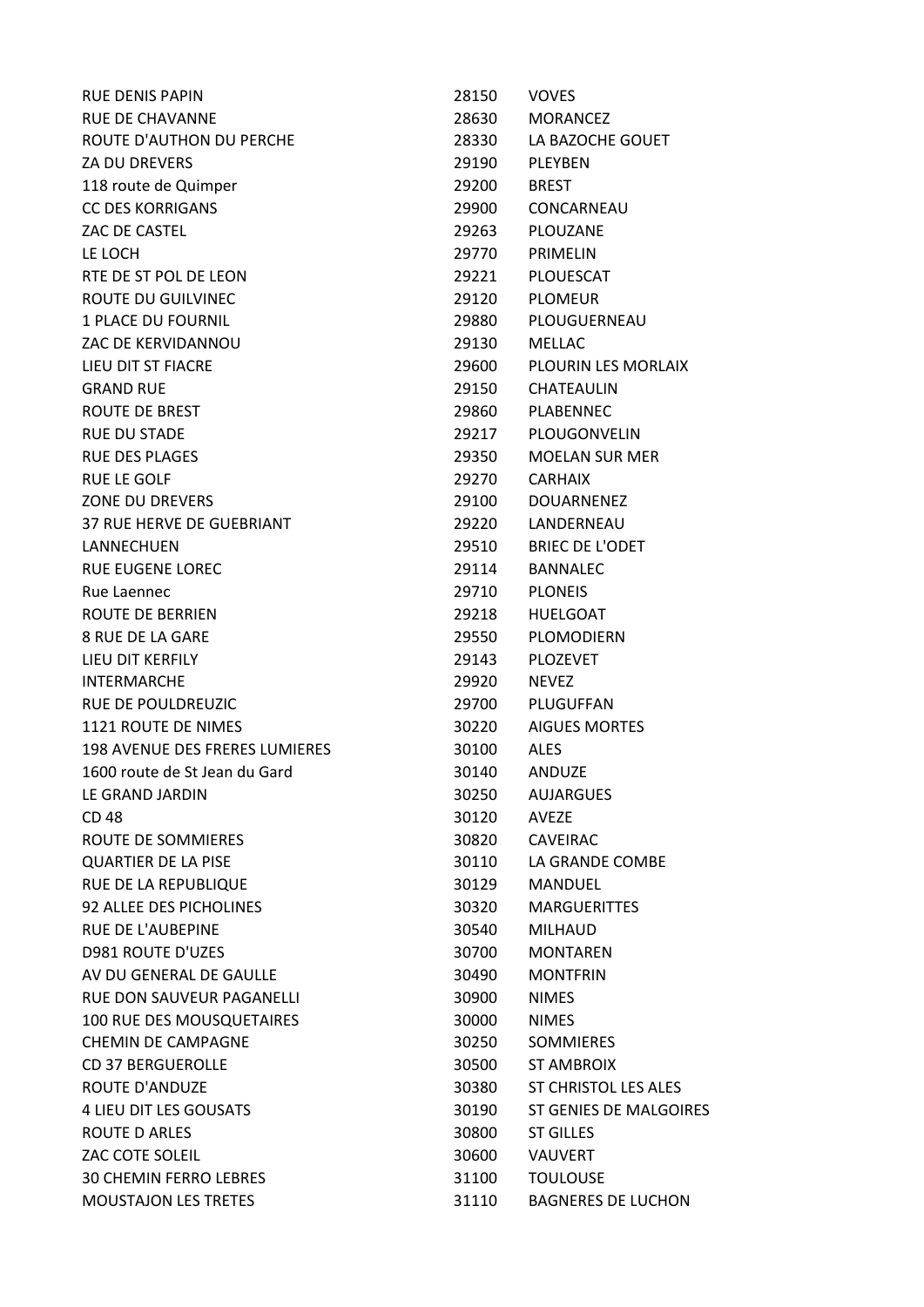| <b>31 AVENUE DES ARENES</b>        | 31130 | <b>BALMA</b>               |
|------------------------------------|-------|----------------------------|
| <b>CITE BUFFEBIAN</b>              | 31140 | <b>CASTELGINEST</b>        |
| ZAC DE LA GRAVETTE                 | 31150 | <b>GRATENTOUR</b>          |
| <b>138 AVENUE DE FRONTON</b>       | 31200 | <b>TOULOUSE</b>            |
| <b>8 CROIX DE L'OLIVIER</b>        | 31220 | <b>CAZERES SUR GARONNE</b> |
| ROUTE DE TOULOUSE                  | 31230 | L'ISLE EN DODON            |
| <b>42 ROUTE DE BESSIERES</b>       | 31240 | L'UNION                    |
| <b>6 AVENUE DANCELLE</b>           | 31240 | <b>SAINT JEAN</b>          |
| <b>3 RUE CLEMENCE ISAURE</b>       | 31250 | <b>REVEL</b>               |
| ROUTE NATIONALE 117                | 31260 | <b>MANE</b>                |
| 34 RUE DE LA VIMONA                | 31270 | CUGNAUX                    |
| CHEMIN DE LA CAMAVE                | 31290 | VILLEFRANCHE DE LAURAGAIS  |
| <b>INTERMARCHE</b>                 | 31322 | CASTANET-TOLOSAN CEDEX     |
| 1 AVENUE DE GASCOGNE               | 31330 | <b>GRENADE</b>             |
| ROUTE DE LARRA                     | 31330 | <b>MERVILLE</b>            |
| <b>ROUTE DE ST GAUDENS</b>         | 31350 | <b>BOULOGNE SUR GESSE</b>  |
| CHEMIN DU CHAT                     | 31380 | <b>GARIDECH</b>            |
| ROUTE DE MAUZAC                    | 31410 | LAVERNOSE LACASSE          |
| <b>ZA DES PRADETTES</b>            | 31440 | <b>CIERP GAUD</b>          |
| <b>ROUTE NATIONALE 113</b>         | 31450 | <b>MONTGISCARD</b>         |
| LIEU DIT LA CONDAMINE              | 31450 | POMPERTUZAT                |
| AVENUE DU CHATEAU D'EAU            | 31470 | <b>FONSORBES</b>           |
| ROUTE DE MURET                     | 31470 | ST LYS                     |
| ZA CHEMIN D'AUZEVILLE              | 31520 | <b>RAMONVILLE ST AGNE</b>  |
| <b>ZA DE LARCENNE</b>              | 31530 | <b>ST PAUL SUR SAVE</b>    |
| CHEMIN DEPARTEMENTAL 20            | 31590 | <b>VERFEIL</b>             |
| 1 BIS BLD JOFFRERY                 | 31600 | <b>MURET</b>               |
| ZA SEGLA                           | 31600 | <b>SEYSSES</b>             |
| RUE JEAN JAURES                    | 31620 | <b>BOULOC</b>              |
| 12 CHEMIN DE LA GARIGUE            | 31620 | CASTELNAU D'ESTRETEFONDS   |
| 800 ROUTE DE TOULOUSE              | 31620 | <b>FRONTON</b>             |
| ZAC AL CROS                        | 31660 | <b>BUZET SUR TARN</b>      |
| ROUTE DEPARTEMENTAL 19             | 31810 | <b>VENERQUE</b>            |
| <b>ZAC DE LA RIVIERE</b>           | 31830 | PLAISANCE DU TOUCH         |
| ROUTE DE PLANTUREL                 | 31860 | <b>LABARTHE SUR LEZE</b>   |
| <b>22 AVENUE DES CAPITOULS</b>     | 31880 | LA SALVETAT ST GILLES      |
| ROUTE D'AGEN                       | 32100 | <b>CONDOM</b>              |
| <b>ZA BELLEVUE</b>                 | 32380 | <b>ST CLAR</b>             |
| LIEU DIT BACQUE                    | 32150 | CAZAUBON                   |
| LES MOULINS DE LA JUSTICE          | 32700 | <b>LECTOURE</b>            |
| MARAMBAT                           | 32190 | <b>VIC FEZENSAC</b>        |
| Le Pountet                         | 32300 | <b>MIRANDE</b>             |
| LIEU DIT BARBAT                    | 32160 | <b>PLAISANCE DU GERS</b>   |
| ZA DU MOULIOT                      | 32000 | <b>AUCH</b>                |
| LA RAMONDERE                       | 32220 | <b>LOMBEZ</b>              |
| ROUTE DE SORE-LIEU-DIT L'ARGILEYRE | 33113 | <b>SAINT SYMPHORIEN</b>    |
| ROUTE DE SAINTE FOY                | 33790 | PELLEGRUE                  |
| <b>12 AVENUE DE VERDUN</b>         | 33430 | <b>BAZAS</b>               |
| <b>RUE LAGRUA</b>                  | 33260 | LA TESTE                   |
| ZA LOMBARDON                       | 33460 | <b>MACAU</b>               |
|                                    |       |                            |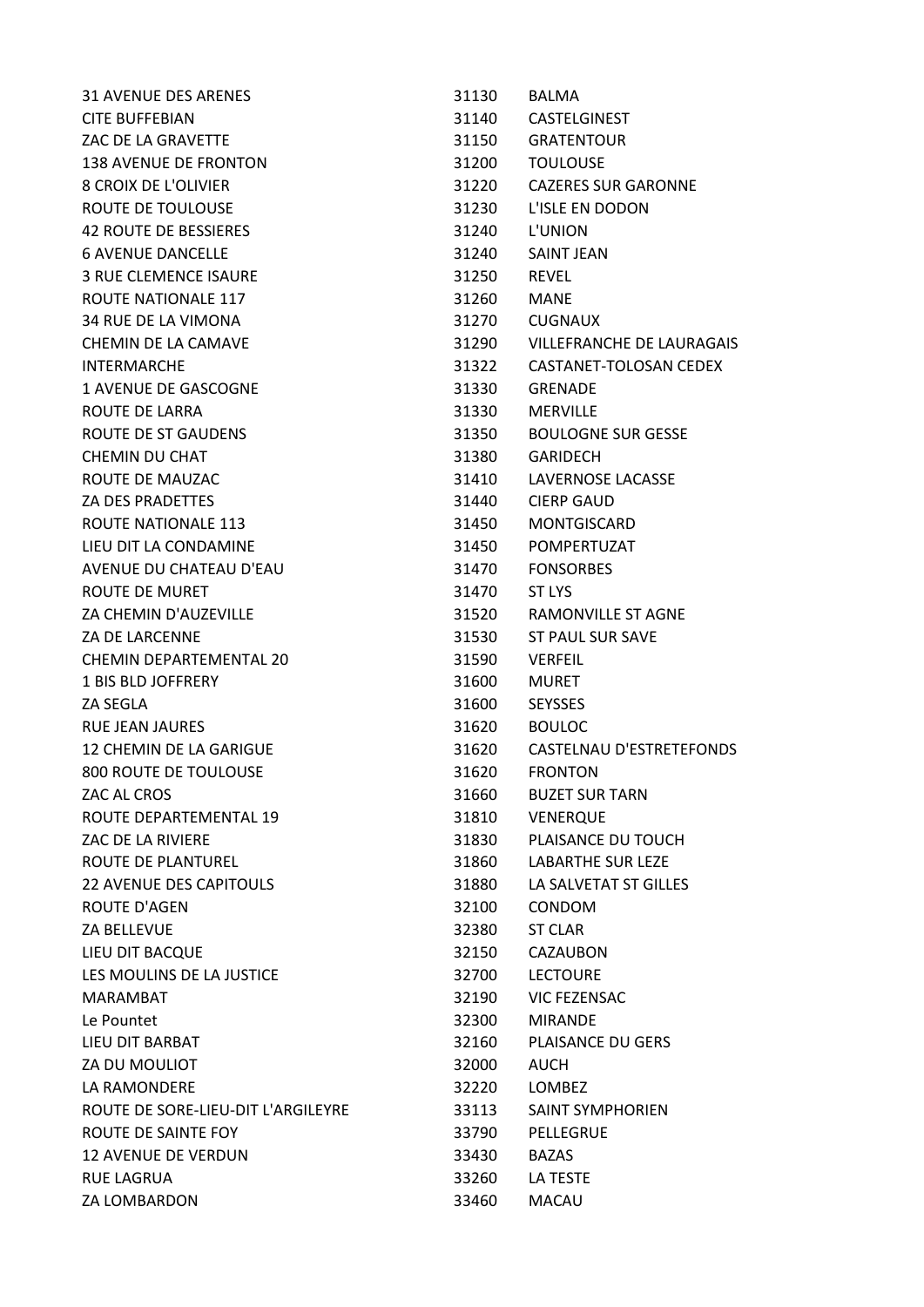| 78 AVENUE DES MAGUDAS                  | 33700 | <b>MERIGNAC</b>               |
|----------------------------------------|-------|-------------------------------|
| <b>25 ROUTE DES PRES</b>               | 33830 | <b>BELIN BELIET</b>           |
| AVENUE COLONEL P.BOURGOIN              | 33127 | <b>MARTIGNAS SUR JALLES</b>   |
| 2 ROUTE DE MARCILLAC                   | 33820 | <b>ETAULIERS</b>              |
| LIEU DIT FEYDEAU                       | 33370 | <b>ARTIGUES PRES BORDEAUX</b> |
| LIEU DIT LE BRAOU                      | 33138 | LANTON                        |
| <b>21 RUE ANDRE MAGINOT</b>            | 33200 | CAUDERAN                      |
| <b>11 RUE ANTOINE DE ST EXUPERY</b>    | 33910 | <b>ST DENIS DE PILE</b>       |
| 11 rue Pierre Benoît                   | 33500 | <b>LIBOURNE</b>               |
| 15 avenue de la côte d'argent          | 33380 | <b>MARCHEPRIME</b>            |
| CD 239 PONT DE ROSE                    | 33550 | LANGOIRAN                     |
| <b>235 ROUTE DE TOULOUSE</b>           | 33400 | <b>TALENCE</b>                |
| <b>20 RUE DURAND DASSIER</b>           | 33290 | PAREMPUYRE                    |
| <b>ZI AVENSAN</b>                      | 33480 | AVENSAN                       |
| <b>RUE JULES FERRY</b>                 | 33350 | <b>CASTILLON LA BATAILLE</b>  |
| <b>RUE DE LA FONTAINE</b>              | 33240 | ST ANDRE DE CUBZAC            |
| 2 RUE DES BOUQUETS                     | 33230 | <b>COUTRAS</b>                |
| RUE DE LA REPUBLIQUE                   | 33250 | PAUILLAC                      |
| 170 BIS AVENUE DU TAILLAN MEDOC        | 33320 | <b>EYSINES</b>                |
| <b>ROUTE NATIONALE 113</b>             | 33191 | LA REOLE CEDEX                |
| <b>AVENUE BERTIN LALONDE</b>           | 33510 | <b>ANDERNOS</b>               |
| <b>RUE JULES FERRY</b>                 | 33210 | LANGON                        |
| <b>LES TABERNOTTES</b>                 | 33370 | <b>YVRAC</b>                  |
| ROUTE DE LACANAU                       | 33160 | ST MEDARD EN JALLES           |
| CD 10                                  | 33410 | <b>BEGUEY CADILLAC</b>        |
| <b>ROUTE DE ST THIBERY</b>             | 34550 | <b>BESSAN</b>                 |
| <b>C.CIAL ZAC DE BONEVAL</b>           | 34500 | <b>BEZIERS</b>                |
| LIEU DIT LES CAGNES CD 11              | 34310 | CAPESTANG                     |
| <b>2 RUE DU SERVENT</b>                | 34800 | <b>CLERMONT DE L'HERAULT</b>  |
| LIEU DIT LE FRIGOULET                  | 34660 | <b>COURNONSEC</b>             |
| <b>ROUTE NATIONALE 109</b>             | 34150 | <b>GIGNAC</b>                 |
| LIEU DIT LE VIGNE                      | 34190 | LAROQUE                       |
| <b>ZA DE MONTAURY</b>                  | 34490 | <b>LIGNAN SUR ORB</b>         |
| CENTRE COMMERCIAL LES PORTES DE LA MER | 34400 | LUNEL                         |
| ZAE L'AUDACIEUSE                       | 34480 | <b>MAGALAS</b>                |
| 168 AVENUE DE LA MER                   | 34130 | <b>MAUGUIO</b>                |
| ZAC DE LA LOUVADE                      | 34130 | <b>MAUGUIO</b>                |
| AVENUE DU GENERAL DE GAULLE            | 34140 | <b>MEZE</b>                   |
| ROUTE DE MONTPELLIER                   | 34730 | PRADES LE LEZ                 |
| <b>BP 35</b>                           | 34980 | ST GELY DU FESC               |
| 115 AV REPUBLIQUE DE MONTFERRAND       | 34270 | ST MATHIEU DE TREVIERS        |
| LIEU DIT LE GRAVENAS                   | 34450 | <b>VIAS</b>                   |
| ROUTE DE ST PONS                       | 34600 | <b>VILLEMAGNE BEDARIEUX</b>   |
| AVENUE DE LA GARE                      | 34750 | VILLENEUVE LES MAGUELONNE     |
| <b>RUE DU LOROUX</b>                   | 35135 | <b>CHANTEPIE</b>              |
| LES JARDINS DU PERRAY                  | 35580 | <b>GOVEN</b>                  |
| ZA DU MOULIN MADAME                    | 35270 | <b>COMBOURG</b>               |
| LES 3 CHEMINS                          | 35130 | LA GUERCHE                    |
| <b>VILLE CHEREL</b>                    | 35610 | <b>PLEINE FOUGERES</b>        |
| route de bain de bretagne              | 35150 | JANZE                         |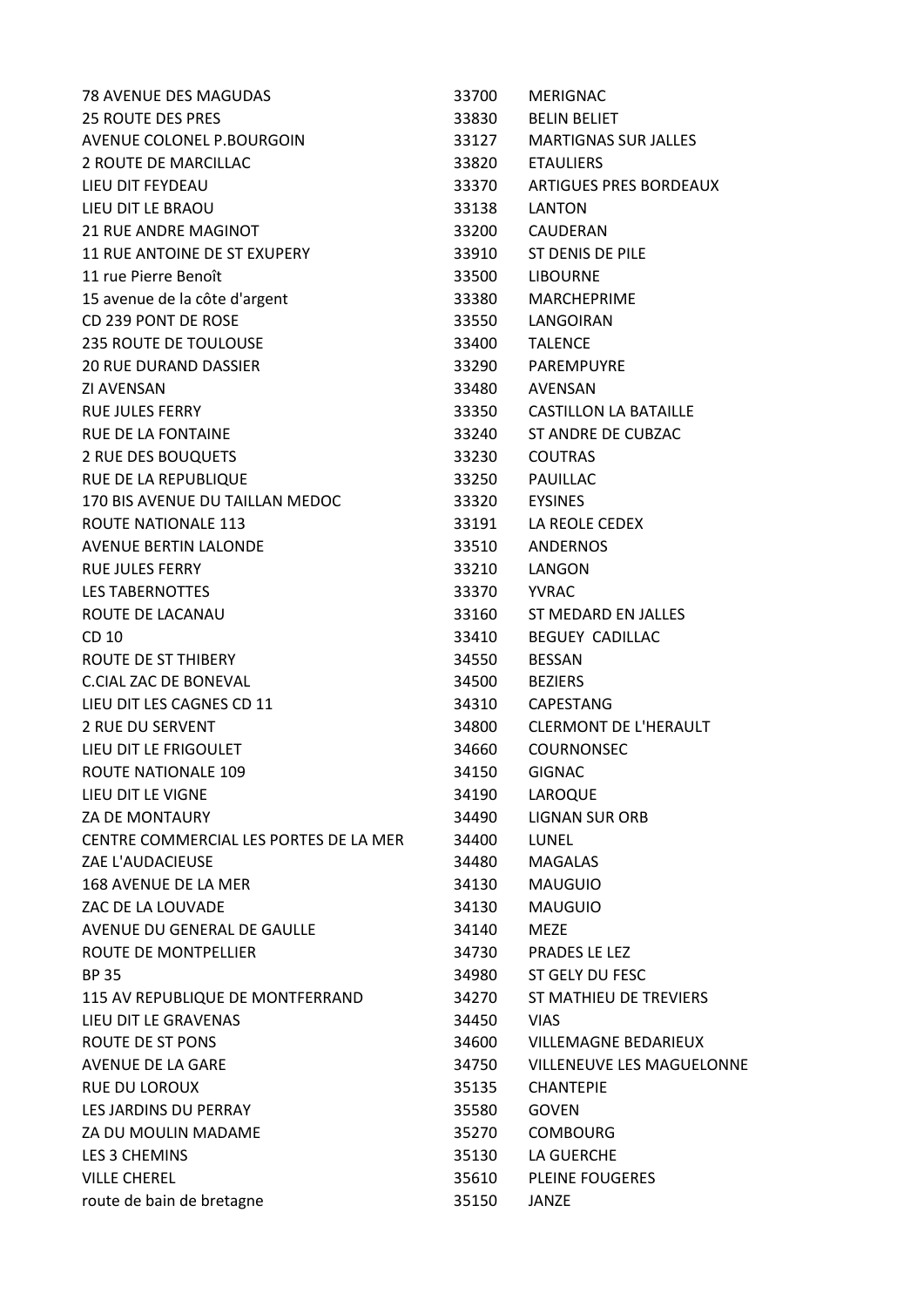| ZA du Griffard                        | 35410 | <b>DOMLOUP</b>               |
|---------------------------------------|-------|------------------------------|
| 1 Bld G. Charpak                      | 35500 | <b>VITRE</b>                 |
| ZA CROIX COUVERTE                     |       | 35490 VIEUX VY SUR COUESNON  |
| 2 place du Vert Buisson               | 35170 | <b>BRUZ</b>                  |
| ZA BEAUGE II                          | 35340 | <b>LIFFRE</b>                |
| LE PORTAIL                            | 35350 | SAINT MELOIR DES ONDES       |
| <b>ZA BEAUSEJOUR</b>                  | 35520 | LA MEZIERE                   |
| <b>6 AVENUE DE L'ALLIANCE</b>         | 35230 | <b>ORGERES</b>               |
| AV. DU GENERAL DE GAULLE              | 35400 | <b>SAINT MALO</b>            |
| <b>CC CAP NORD</b>                    | 35600 | <b>REDON</b>                 |
| <b>1 RUE DU CAP BRETON</b>            | 35730 | PLEURTUIT                    |
| LE CHENE VERT                         | 35470 | <b>BAIN DE BRETAGNE</b>      |
| 12 ZONE D'ACTIVITE PIQUET OUEST       | 35370 | <b>ETRELLES</b>              |
| INTERMARCHE - 1 RUE DOMALAIN          | 35500 | <b>VITRE</b>                 |
| ZAC DES LONGS CHAMPS                  | 35700 | <b>RENNES LONGCHAMPS</b>     |
| <b>CHEMIN DE ST MAUR</b>              | 35330 | <b>MERNEL</b>                |
| <b>46 RUE DE LA FORET</b>             | 35340 | LA BOUEXIERE                 |
| ZA DU RONZERAY                        | 35640 | MARTIGNE-FERCHAUD            |
| <b>8 RUE DES SPORTS</b>               | 35370 | <b>ARGENTRE DU PLESSIS</b>   |
| <b>ROUTE DE ST MARIN</b>              | 36200 | <b>ARGENTON SUR CREUSE</b>   |
| Rte de Beauvais lieudit "LES CHAUMES" | 36500 | <b>BUZANCAIS</b>             |
| Route de BEAUVAIS                     | 36500 | <b>BUZANCAIS</b>             |
| <b>18 RUE DES AJONCS</b>              | 36400 | LA CHATRE                    |
| ROUTE DE BLOIS                        | 36600 | VALENCAY                     |
| <b>AVENUE DU 11 NOVEMBRE</b>          | 37150 | <b>BLERE</b>                 |
| RUE DU PETIT VERSAILLES               | 37110 | <b>CHATEAU RENAULT</b>       |
| <b>RUE DE LA GITONNIERE</b>           | 37300 | <b>JOUE-LES-TOURS</b>        |
| ROUTE DE LANGONNERIE                  | 37390 | NOTRE DAME D'OE              |
| <b>BOULEVARD DU SEUVRAGE</b>          | 37530 | POCE/CISSE                   |
| ZAC LES MARCHAUX                      | 37800 | STE MAURE DE TOURAINE        |
| 2 RUE TIVOLI                          | 37250 | <b>VEIGNE</b>                |
| 62 CHEMIN DE LA BUSSARDIERE           | 37270 | <b>VERETZ</b>                |
| 59 rue Pasteur                        | 37290 | <b>YZEURES SUR CREUSE</b>    |
| RN 6 ST JEAN DE SOUDAIN               | 38110 | SAINT JEAN DE SOUDAIN        |
| PARC D'ACTIVITES BIEVRE DAUPHINE      | 38140 | <b>APPRIEU</b>               |
| PARC DU SOLEIL                        | 38150 | <b>CHANAS</b>                |
| <b>RN92</b>                           | 38160 | <b>ST SAUVEUR</b>            |
| <b>112 RUE DE LA LIBERTE</b>          | 38180 | <b>SEYSSINS</b>              |
| <b>80 CHEMIN DE MAUPAS</b>            | 38200 | <b>VILLETTE DE VIENNE</b>    |
| ZA LA GERE MALISSOL                   | 38200 | <b>VIENNE</b>                |
| <b>Rue Contamines</b>                 | 38210 | <b>TULLINS</b>               |
| <b>36 AVENUE ARISTIDE BRIAND</b>      |       | LA COTE ST ANDRE             |
| ZI LES MARAIS RN 85                   | 38260 | LA MURE                      |
|                                       | 38350 |                              |
| <b>RUE DES CHENEVIERES</b>            | 38420 | <b>DOMENE</b>                |
| LT DIT LA GARE CD 518                 | 38440 | ST JEAN DE BOURNAY           |
| <b>RN 75</b>                          | 38490 | <b>CHARANCIEU LES ABRETS</b> |
| 420 ROUTE DE BELLEY                   | 38490 | <b>AOSTE</b>                 |
| PASSINS LIEU DIT LENTAY               | 38510 | <b>MORESTEL</b>              |
| ZAC LES BROSSES                       | 38540 | <b>HEYRIEUX</b>              |
| LIEU DIT BIZOLLE                      | 38870 | ST SIMEON BRESSIEUX          |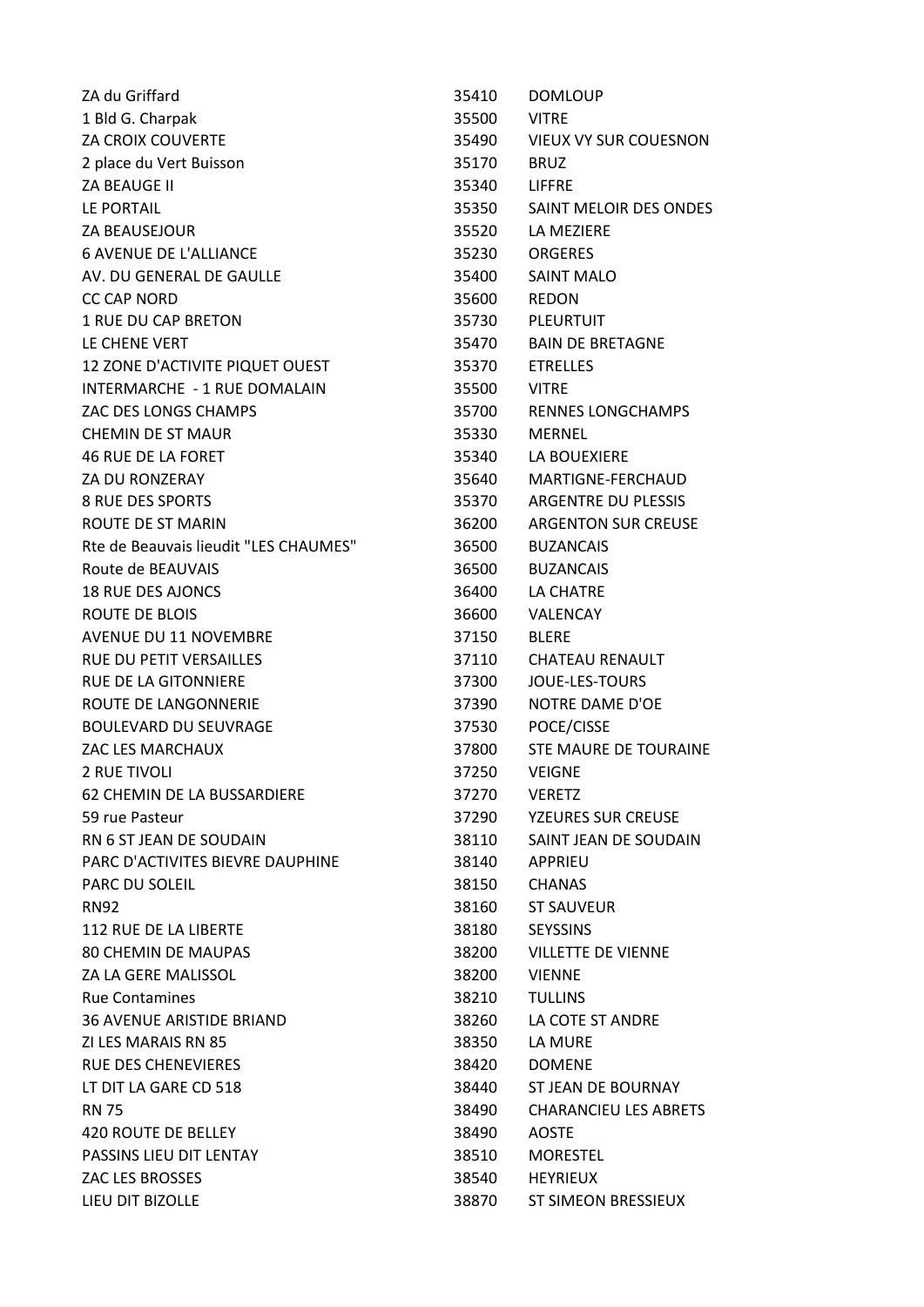| LIEUDIT " CHAMP CHIEN "             | 39120 | <b>ASNANS BEAUVOISIN</b>    |
|-------------------------------------|-------|-----------------------------|
| <b>38 ROUTE DE LYON</b>             | 39200 | <b>SAINT CLAUDE</b>         |
| AVENUE JEAN JAURES                  | 39300 | CHAMPAGNOLE                 |
| <b>ROUTE NATIONAL 83</b>            | 39800 | <b>POLIGNY</b>              |
| <b>ZA LES EPENOTTES</b>             | 39100 | <b>DOLE</b>                 |
| 47, BIS RUE SALENGRO                | 40110 | <b>MORCENX</b>              |
| <b>170 ROUTE DE SABRES</b>          | 40420 | LABRIT                      |
| <b>AVENUE DE L'OCEAN</b>            | 40330 | AMOU                        |
| <b>RUE JEAN DENASSE</b>             | 40260 | <b>CASTETS</b>              |
| R N 134                             | 40800 | <b>AIRE SUR ADOUR</b>       |
| <b>650 ROUTE DE MONTFORT</b>        | 40180 | <b>YZOSSE</b>               |
| <b>705 BOULEVARD DES SPORTS</b>     | 40350 | <b>POUILLON</b>             |
| <b>RUE VICTOR HUGO</b>              | 40400 | <b>TARTAS</b>               |
| <b>71 ROUTE PONTENX</b>             | 40160 | <b>PARENTIS EN BORN</b>     |
| <b>1 ROUTE DE LA PARCELLE</b>       | 40100 | DAX.                        |
| <b>642 AVENUE ROBERT LABEYRIE</b>   | 40465 | PONTONX SUR L'ADOUR         |
| AVENUE DE GOUVEIA                   | 40210 | <b>LABOUHEYRE</b>           |
| ROUTE DE MONT DE MARSAN             | 40500 | <b>ST SEVER</b>             |
| <b>COTE LAC</b>                     | 40990 | ST PAUL LES DAX CEDEX       |
| <b>ROUTE D'ORTHEZ</b>               | 40700 | <b>HAGETMAU</b>             |
| Avenue du Président Kennedy         | 40000 | <b>MONT DE MARSAN</b>       |
| 400 avenue des Grands Lacs          | 40460 | SANGUINET                   |
| rond point de l'aiguille            | 40460 | SANGUINET                   |
| RUE DE LA LIBERATION                | 41120 | <b>CHAILLES</b>             |
| <b>ZC DE LA VALSTIERE</b>           | 41190 | <b>HERBAULT</b>             |
| ROUTE DE VIERZON                    | 41600 | <b>LAMOTTE BEUVRON</b>      |
| ROUTE DE VENDOME - LA VARENNE       | 41800 | <b>MONTOIRE SUR LE LOIR</b> |
| RTE DE BLOIS LES MORINES            | 41250 | MONT-PRES-CHAMBORD          |
| <b>12 RUE ANDRE BOULLE</b>          | 41140 | <b>NOYERS SUR CHER</b>      |
| <b>4 VOIE ROMAINE</b>               | 41240 | <b>OUZOUER LE MARCHE</b>    |
| RUE PAUL VALERY                     | 41350 | <b>VINEUIL</b>              |
| <b>RUE DES PRAIRIES</b>             | 42160 | <b>SAINT CYPRIEN</b>        |
| <b>25 RUE LAMARTINE</b>             | 42140 | <b>CHAZELLES SUR LYON</b>   |
| 480 AVENUE DU GENERAL DE GAULLE     | 42153 | <b>RIORGES</b>              |
| LE PONT ROMPU                       | 42130 | <b>BOEN SUR LIGNON</b>      |
| 2 A RUE DU 8 MAI 1945               | 42610 | ST ROMAIN LE PUY            |
| <b>46 ALLEE DU PARC</b>             | 42120 | <b>COMMELLE VERNAY</b>      |
| <b>RUE DE LA BRUYERE</b>            | 42155 | <b>LENTIGNY</b>             |
| <b>ZA LA FAYETTE</b>                | 42470 | ST SYMPHORIEN DE LAY        |
| AVENUE DE LA GARE                   | 42550 | <b>USSON EN FOREZ</b>       |
| LIEU DIT LA GRANGE                  | 42330 | <b>CHAMBOEUF</b>            |
| 346 ROUTE DE ST BONNET LES OULES    | 42570 | <b>SAINT HEAND</b>          |
| <b>ZA LES GRANGES</b>               | 42600 | <b>MONTBRISON</b>           |
| CHEMIN DE LA VILLETTE               | 42440 | <b>NOIRETABLE</b>           |
| <b>RN 82 LES VERNES</b>             | 42110 | <b>CIVENS - FEURS</b>       |
| <b>RUE PIERRE &amp; MARIE CURIE</b> | 42230 | ROCHE LA MOLIERE            |
| 538 RUE MAGELLAN                    | 42190 | ST NIZIER SOUS CHARLIEU     |
| AVENUE DU MARECHAL JUIN             | 42800 | <b>RIVE DE GIER</b>         |
| <b>RIOU PREMIER</b>                 | 43130 | <b>RETOURNAC</b>            |
| ROUTE DE ST AGREVE                  | 43400 | <b>CHAMBON SUR LIGNON</b>   |
|                                     |       |                             |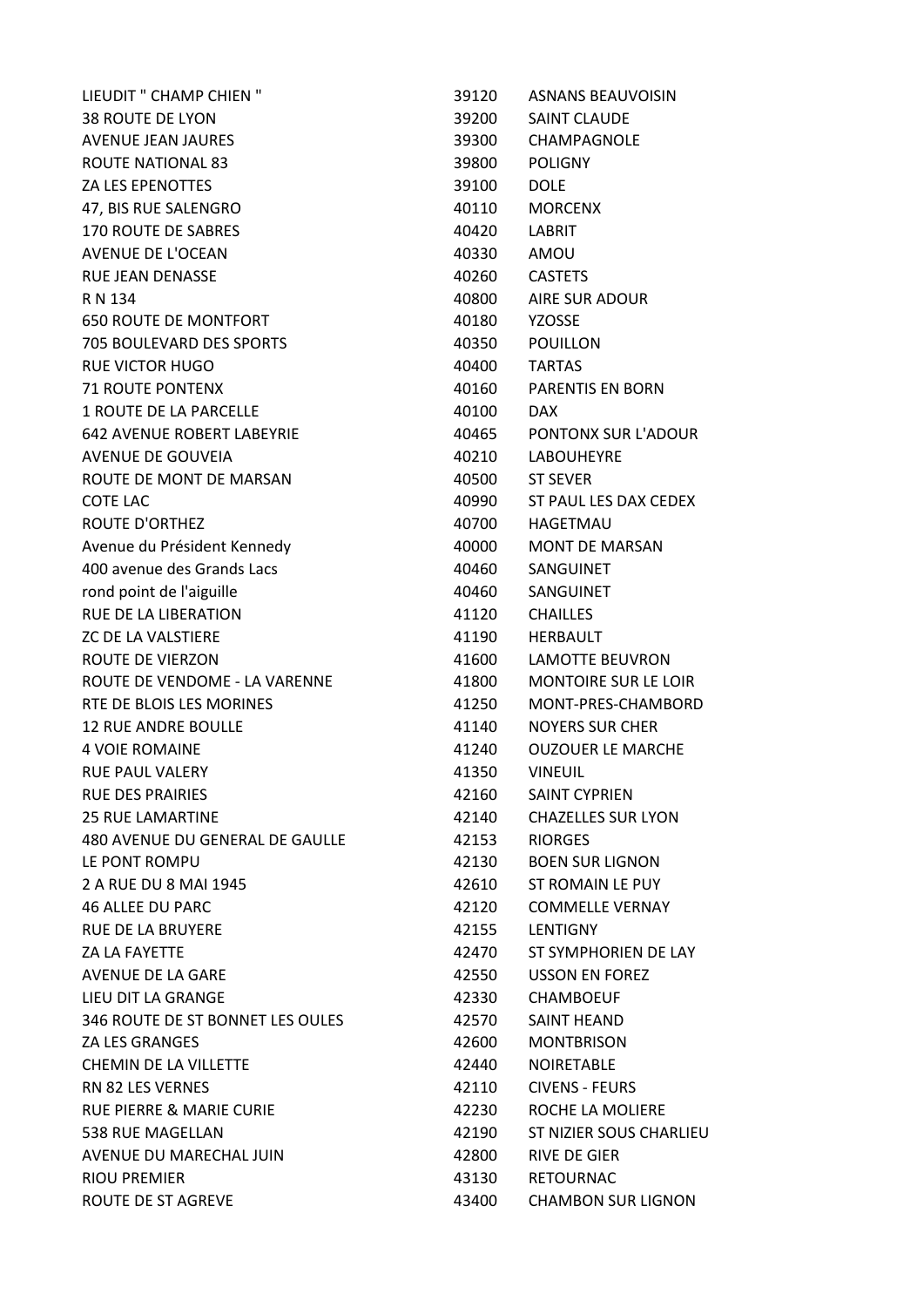| ZONE COMMERCIALE DE CHANIBEAU | 43600 | SAINTE SIGOLENE                  |
|-------------------------------|-------|----------------------------------|
| <b>195 ROUTE DE ROUTERNAC</b> | 43200 | <b>YSSINGEAUX</b>                |
| ZA LES MOLETONS               | 43120 | <b>MONISTROL SUR LOIRE</b>       |
| ROUTE DU PUY                  | 43150 | LE MONASTIER SUR GAZEILLE        |
| 28 RUE DE LA JOUARDAIS        | 44640 | LE PELLERIN                      |
| ROUTE DE LA BAULE             | 44350 | <b>GUERANDE</b>                  |
| 173 ROUTE DE ST JOSEPH        | 44000 | <b>NANTES</b>                    |
| 5 RUE DU LIEUTENANT AUGE      | 44230 | <b>ST SEBASTIEN</b>              |
| ROUTE DE NANTES               | 44210 | <b>PORNIC</b>                    |
| 1 RUE DES FILETS              | 44770 | LA PLAINE SUR MER                |
| <b>RUE DU STADE</b>           | 44480 | <b>DONGES</b>                    |
| RUE EMMANUEL PROVOT           | 44490 | LE CROISIC                       |
| <b>6 RUE CARTERON</b>         | 44116 | VIEILLEVIGNE                     |
| 1, ROUTE DE SUCE              | 44240 | LA CHAPELLE SUR ERDRE            |
| 1 RUE DE LA VENDEE            | 44140 | <b>GENESTON</b>                  |
| 54 AVENUE DE LA FERRIERE      | 44700 | ORVAULT                          |
| <b>RUE DE CORNEN</b>          | 44510 | LE POULIGUEN                     |
| ZI DE LA VILLE EN BOIS        | 44110 | CHATEAUBRIANT                    |
| ZAC de la Pancarte            | 44390 | <b>NORT SUR ERDRE</b>            |
| <b>RUE DES EPINETTES</b>      | 44710 | PORT ST PERE                     |
| AVENUE DU BAULOIS             | 44380 | <b>PORNICHET</b>                 |
| La Sablière                   | 44260 | LA CHAPELLE LAUNAY               |
| Rue de Kervily                | 44410 | SAINT-LYPHARD                    |
| ZA de Bellevue                | 44119 | <b>GRANDCHAMPS DES FONTAINES</b> |
| 4 rue des levées MIRAUD       | 44410 | LA CHAPELLE DES MARAIS           |
| ZA LE HAUT-COIN               | 44140 | AIGREFEUILLE SUR MAINE           |
| <b>19 RUE LOUIS LABONNE</b>   | 45400 | <b>FLEURY LES AUBRAIS</b>        |
| 21 RUE DE VAULUIZARD          | 45330 | <b>MALESHERBES</b>               |
| ROUTE D'ORLEANS CD 88         | 45260 | <b>LORRIS</b>                    |
| <b>ZONE AUTROCHE</b>          | 45410 | ARTENAY                          |
| <b>RUE DU 11 NOVEMBRE</b>     | 45500 | <b>POILLY LEZ GIEN</b>           |
| ZAC DE LA BARAUDIERE          | 45700 | VILLEMANDEUR                     |
| <b>RUE DES PATUREAUX</b>      | 45320 | <b>COURTENAY</b>                 |
| 1 RUE DE LA GARENNE           | 45390 | <b>PUISEAUX</b>                  |
| <b>RUE DES BRUYERES</b>       | 45200 | AMILLY                           |
| ZAC DE MORAILLES              | 45300 | PITHIVIERS LE VIEIL              |
| CD 448 ST PERE                | 45460 | <b>BONNEE LES BORDES</b>         |
| L'ORMEAU RD 94                | 45490 | <b>CORBEILLES EN GATINAIS</b>    |
| ROUTE DE TIGY                 | 45510 | <b>VIENNE EN VAL</b>             |
| 3 CHEMIN DE LA SABLONNIERE    | 45720 | <b>COULLONS</b>                  |
| AVENUE GERMAIN CANET          | 46160 | <b>CAJARC</b>                    |
| <b>AVENUE MARYSE BASTIE</b>   | 46000 | <b>CAHORS</b>                    |
| <b>RUE DES PLATANES</b>       | 46700 | PUY L'EVEQUE                     |
| RD 811                        | 46090 | <b>ESPERE</b>                    |
| <b>CHEMIN DES GAULIES</b>     | 46220 | PRAYSSAC                         |
| ROUTE DE FUMEL                | 46300 | <b>GOURDON</b>                   |
| ROUTE DE CAHORS               | 46100 | <b>FIGEAC</b>                    |
| AVENUE EDOUARD HERRIOT        | 46000 | <b>CAHORS</b>                    |
| ROUTE DE SOUILLAC             | 46600 | <b>MARTEL</b>                    |
| 1 AVENUE MYRE MORY            | 47140 | ST SYLVESTRE SUR LOT             |
|                               |       |                                  |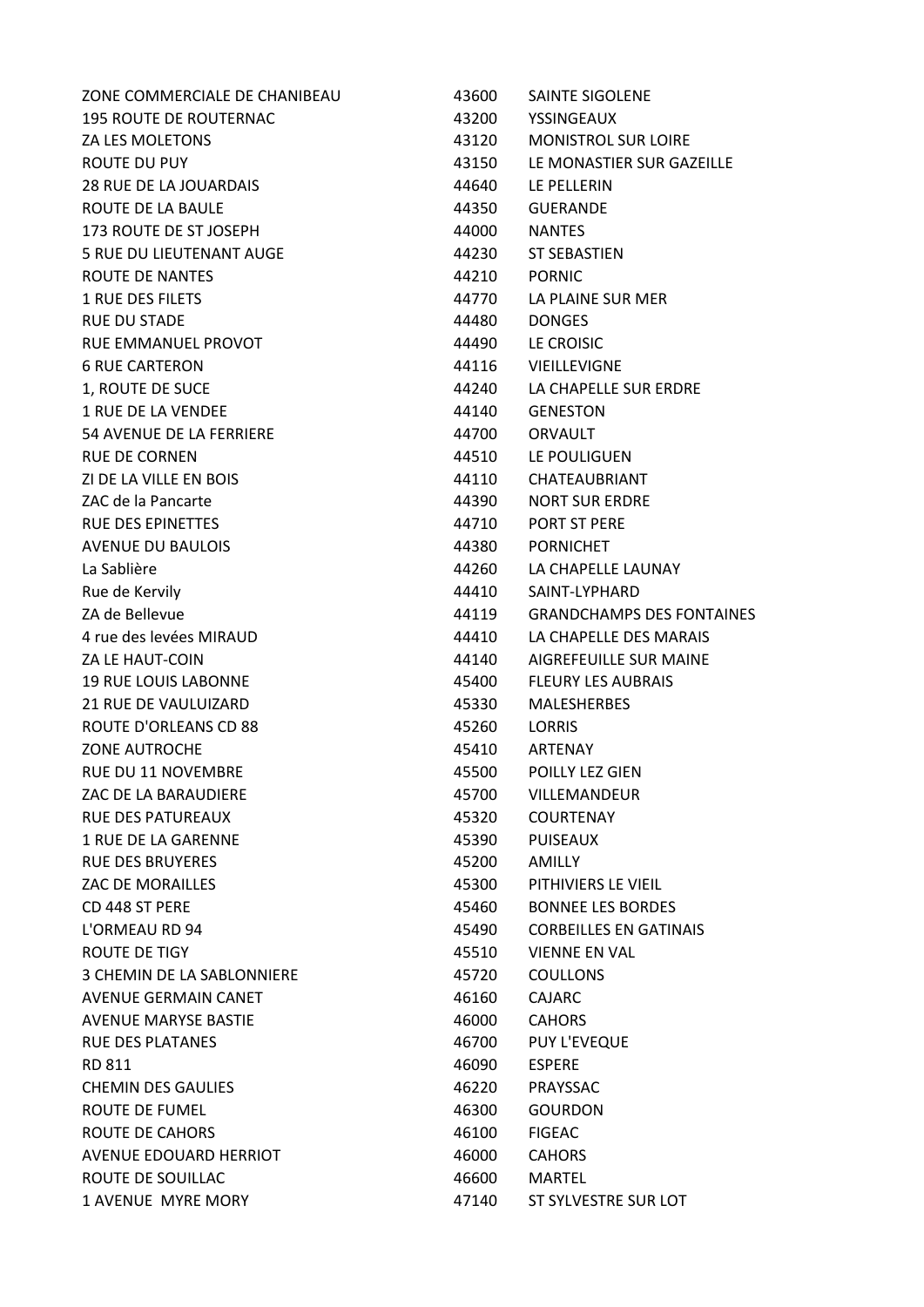| ROUTE NATIONALE 21              | 47330 | CASTILLONNES               |
|---------------------------------|-------|----------------------------|
| 1 PLACE DU 8 MAI 1945           | 47310 | <b>ROQUEFORT</b>           |
| ZAC AGEN SUD                    | 47000 | AGEN                       |
| RD 15 LIEUDIT PATTE D'OIE       | 47310 | LAPLUME                    |
| <b>118 AVENUE JEAN JAURES</b>   | 47200 | <b>MARMANDE</b>            |
| LIEU-DIT LANS                   | 47700 | CASTELJALOUX               |
| LIEU DIT MON REPOS              | 47240 | <b>AGEN - BON ENCONTRE</b> |
| <b>RUE DE LADHUIE</b>           | 47500 | <b>FUMEL</b>               |
| ROUTE DE CASTILLONNES           | 47210 | VILLEREAL                  |
| RUE ANATOLE FRANCE              | 47190 | <b>AIGUILLON</b>           |
| <b>ZONE LE ROUGE</b>            | 47510 | <b>FOULAYRONNES</b>        |
| ZI LABARRE                      | 47600 | <b>NERAC</b>               |
| AVENUE DE VERDUN                | 47520 | PASSAGE                    |
| AVENUE DE BEAUREGARD            | 47400 | <b>TONNEINS</b>            |
| ROUTE D'AGEN LE RADAIL          | 47300 | <b>VILLENEUVE SUR LOT</b>  |
| REBEQUET ST PARDOUX ISAAC       | 47800 | ST PARDOUX ISAAC           |
| <b>70 ROUTE DE BIBES</b>        | 47450 | <b>COLAYRAC</b>            |
| LA tUINE                        | 47220 | <b>ASTAFFORT</b>           |
| <b>CENTRE COMMERCIAL</b>        | 47480 | PONT DU CASSE              |
| LE PUECH                        | 48500 | <b>BANASSAC</b>            |
| ZAE ST JULIEN DU GOURG          | 48400 | <b>FLORAC</b>              |
| AVENUE JEAN MOULIN              | 48300 | LANGOGNE                   |
| ROUTE DU MALZIEU                | 48200 | <b>ST CHELY</b>            |
| <b>ECO PARC</b>                 | 49400 | SAUMUR                     |
| <b>BOULEVARD DERRE</b>          | 49490 | <b>NOYANT</b>              |
| 55 BD JACQUES MILLOT            | 49000 | <b>ANGERS</b>              |
| <b>65 BD DELHUMEAU PLESSIS</b>  | 49300 | <b>CHOLET</b>              |
| ROUTE DE SAUMUR                 | 49700 | DOUE LA FONTAINE           |
| <b>ROUTE DE CHEMILLE</b>        | 49290 | <b>CHALONNES SUR LOIRE</b> |
| ZI LA CHEVALERIE                | 49410 | ST FLORENT LE VIEIL        |
| <b>RUE DES MAISONS ROUGES</b>   | 49130 | PONTS DE CE                |
| <b>ZI ACTIVAL</b>               | 49250 | <b>BEAUFORT EN VALLEE</b>  |
| <b>31 AVENUE DE LA ROTTIERE</b> | 49123 | <b>INGRANDES SUR LOIRE</b> |
| <b>RUE MICHEL SEURAT</b>        | 49000 | <b>ANGERS</b>              |
| <b>FORUM STE ANNE</b>           | 49600 | <b>BEAUPREAU</b>           |
| <b>ROUTE D'ANGERS</b>           | 49370 | LE LOUROUX-BECONNAIS       |
| ZONE ACTIPOLE ANJOU             | 49450 | SAINT ANDRE DE LA MARCHE   |
| ZAC DE LA CONTRIE               | 49122 | LE MAY SUR EVRE            |
| <b>RUE DU GRAND PRE</b>         | 50110 | <b>TOURLAVILLE</b>         |
| <b>RUE DES FOURCHES</b>         | 50130 | <b>OCTEVILLE</b>           |
| ROUTE DE BAUDRE                 | 50000 | <b>SAINT LO</b>            |
| rue de guinguette               | 50500 | CARENTAN                   |
| <b>ROUTE DE BARFLEUR</b>        | 50630 | QUETTEHOU                  |
| <b>1 RUE DES TANGUIERS</b>      | 50430 | LESSAY                     |
| ROUTE DE BARNEVILLE             | 50250 | ST SYMPHORIEN LE VAL       |
| 12 RUE DU GENERAL LEGENTILHOMME | 50700 | <b>VALOGNES</b>            |
| RUE DE SAINT QUENTIN            | 50300 | ST MARTIN-DES-CHAMPS       |
| AV DE LA DIVISION LECLERC       | 50200 | <b>COUTANCES</b>           |
| RUE BITOUZE D'AUXMESNIL         | 50260 | <b>BRICQUEBEC</b>          |
| 70 RUE DU GENERAL LECLERC       | 50310 | <b>MONTEBOURG</b>          |
|                                 |       |                            |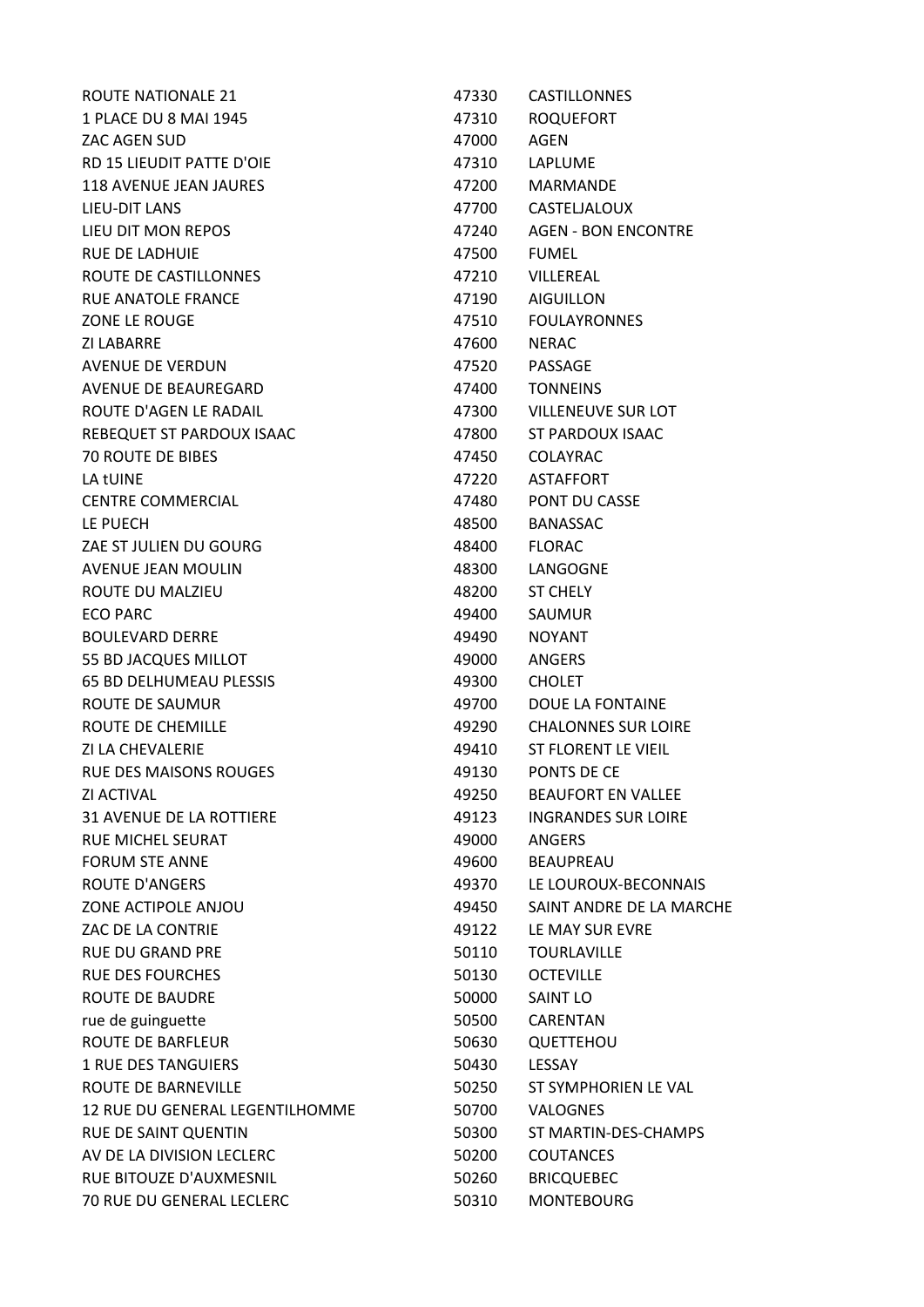| RUE JEAN LE COUTURIER             | 50410 | <b>PERCY</b>                  |
|-----------------------------------|-------|-------------------------------|
| ROUTE DE SOISSONS                 | 51170 | <b>FISMES</b>                 |
| <b>RUE DES TOURNIERES</b>         | 51400 | <b>MOURMELON LE GRAND</b>     |
| 2 ROUTE DE CHALONS                | 51500 | <b>SILLERY</b>                |
| RN 44 LE CHAMP MELOT              | 51240 | <b>POGNY</b>                  |
| Route de Bisseuil                 | 51150 | <b>TOURS SUR MARNE</b>        |
| RUE FRANKLIN ROOSEVELT            | 51220 | <b>CORMICY</b>                |
| RD 9 - CHEMIN DU PARADIS          | 51190 | <b>AVIZE</b>                  |
| <b>AVENUE BOILEAU</b>             | 51490 | PONTFAVERGER                  |
| <b>100 RUE DES LIMONIERES</b>     | 51310 | <b>ESTERNAY</b>               |
| <b>RD 43</b>                      | 51230 | <b>FERE CHAMPENOISE</b>       |
| 2 RUE DENIS PAPIN                 | 51460 | <b>COURTISOLS</b>             |
| <b>RN 74</b>                      | 52700 | RIMAUCOURT                    |
| ROUTE DEPARTEMENTALE 74           | 52140 | <b>MONTIGNY LE ROI</b>        |
| <b>56 RUE DE VERGY</b>            | 52100 | <b>ST DIZIER</b>              |
| <b>24 AVENUE DE LA MARNE</b>      | 52300 | <b>JOINVILLE</b>              |
| <b>IMPASSE DU VERNOY</b>          | 52250 | LONGEAU PERCEY                |
| CHEMIN DEPARTEMENTAL 283          | 52200 | <b>LANGRES</b>                |
| LOTISSEMENT LA CHAMPAGNE          | 52310 | <b>BOLOGNE</b>                |
| 27 RUE DU GENERAL LECLERC         | 52130 | <b>WASSY</b>                  |
| <b>4 PLACE DE VERDUN</b>          | 52600 | <b>CHALINDREY</b>             |
| <b>1 RUE DE L'EUROPE</b>          | 53110 | LASSAY LES CHATEAUX           |
| <b>RUE DU BOIS HESDIN</b>         | 53960 | <b>BONCHAMP LES LAVAL</b>     |
| LE HAUT DU PLESSIS                | 53190 | <b>FOUGEROLLES DU PLESSIS</b> |
| ROUTE NATIONALE 171               | 53800 | RENAZE                        |
| <b>195 AVENUE DE CHANZY</b>       | 53000 | LAVAL                         |
| <b>30 AVENUE DES SABLONNIERES</b> | 53200 | <b>SAINT FORT</b>             |
| AVENUE DE LA LIBERATION           | 53150 | <b>MONTSURS</b>               |
| <b>RUE DU BON CURE</b>            | 54710 | <b>LUDRES</b>                 |
| ZAC CLAIRLIEU                     | 54600 | <b>VILLERS LES NANCY</b>      |
| <b>CHEMIN DE LA CORDERIE</b>      | 54700 | PONT A MOUSSON                |
| LD LA CROISETTE CD 143            | 54970 | <b>LANDRES</b>                |
| ECROUVES AV CLEMENCEAU            | 54200 | <b>ECROUVES</b>               |
| <b>INTERMARCHE</b>                | 54300 | <b>CHANTEHEUX</b>             |
| <b>ZI RUE LOUIS PASTEUR</b>       | 54230 | <b>NEUVES MAISONS</b>         |
| ROUTE DE LA CHAPELLE              | 54120 | <b>DENEUVRE</b>               |
| ROUTE DE FROUARD                  | 54460 | LIVERDUN                      |
| <b>RUE JEAN MOULIN</b>            | 54310 | <b>HOMECOURT</b>              |
| 115 RUE DE LA REPUBLIQUE          | 54140 | <b>JARVILLE</b>               |
| DERRIERE LE MOULIN                | 55320 | DIEUE / MEUSE                 |
| RUE DE LA TRESSE PROLONGES        | 55800 | <b>REVIGNY SUR ORNAIN</b>     |
| ALLEE DU CHAMP THUMAUX            | 55300 | CHAUVONCOURT                  |
| <b>RUE DE BAR</b>                 | 55000 | <b>FAINS VEEL</b>             |
| <b>6 RUE DES GITES</b>            | 55140 | <b>VAUCOULEURS</b>            |
| AVENUE DU GENERAL DE GAULLE       | 55430 | <b>BELLEVILLE SUR MEUSE</b>   |
| ZAC DES CAILLOUX                  | 55700 | <b>STENAY</b>                 |
| <b>ROUTE NATIONALE 3</b>          | 55120 | <b>CLERMONT EN ARGONNE</b>    |
| ROUTE DE LONGWY - RN 18           | 55400 | <b>ETAIN</b>                  |
| <b>AVENUE DE VERDUN</b>           | 55700 | <b>STENAY</b>                 |
| <b>RUE DU 19 MARS 1962</b>        | 56680 | <b>PLOUHINEC</b>              |
|                                   |       |                               |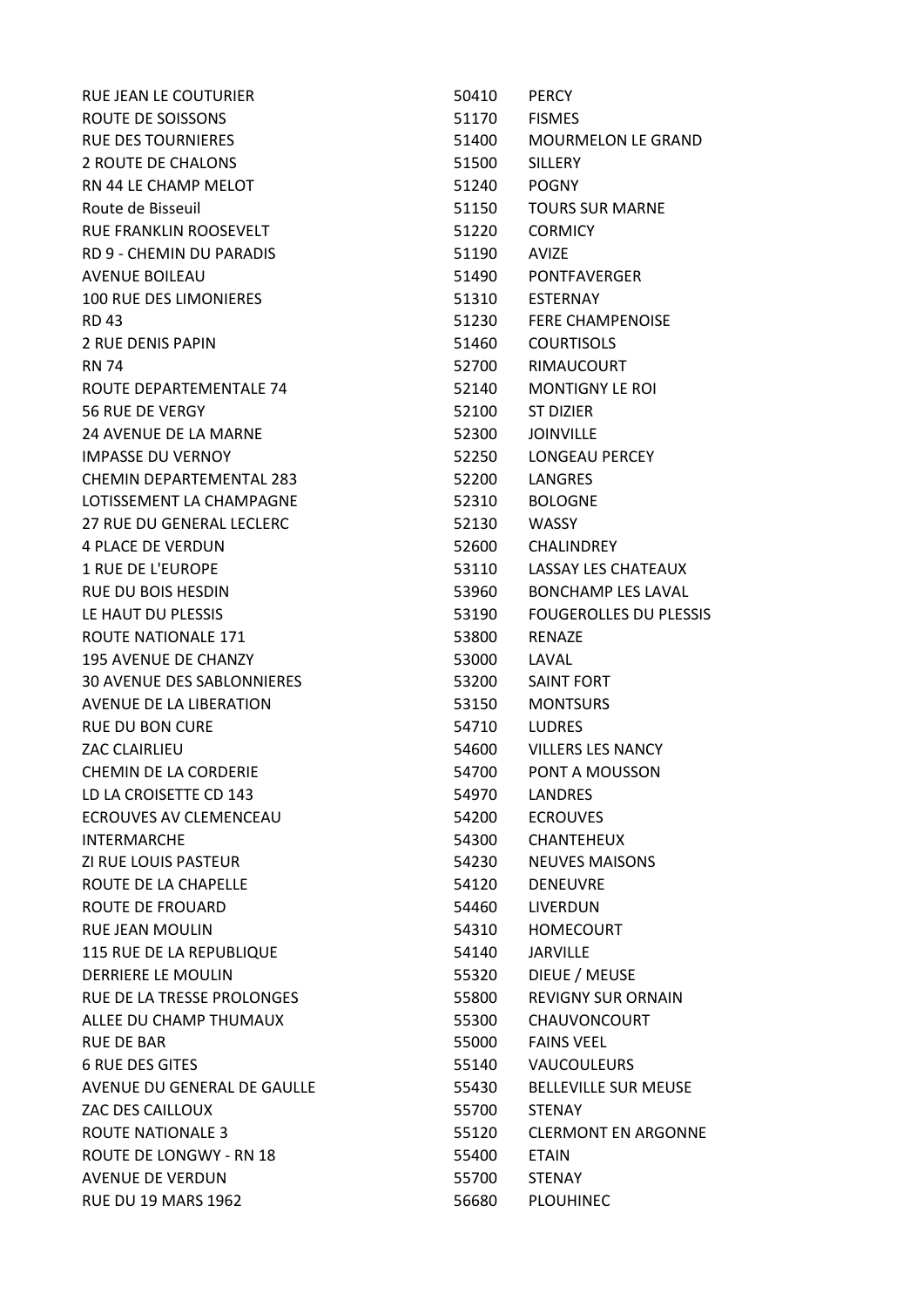| ZAC D'AUCFER                     | 56350 | <b>RIEUX</b>              |
|----------------------------------|-------|---------------------------|
| RUE JEAN LE GUEHENNE             | 56160 | <b>GUEMENE SUR SCORFF</b> |
| <b>6 AVENUE GEORGES POMPIDOU</b> | 56000 | <b>VANNES</b>             |
| <b>RUE JEAN MOULIN</b>           | 56440 | LANGUIDIC                 |
| RUE DE LA BOLARDIERE             | 56100 | <b>LORIENT</b>            |
| <b>AVENUE CHATEAUBRIAND</b>      | 56800 | PLOERMEL                  |
| ROUTE DE PONTIVY                 | 56150 | <b>BAUD</b>               |
| ROUTE DE LORIENT                 | 56410 | <b>ERDEVEN</b>            |
| ZAC DE LENRUIT                   | 56230 | QUESTEMBERT               |
| <b>RUE ROBERT DREYFUS</b>        | 56100 | <b>LORIENT</b>            |
| RUE DE LA CROIX LOGE             | 56380 | <b>GUER</b>               |
| PORT DU CROUESTY                 | 56640 | ARZON                     |
| ZA LE BRONUT                     | 56500 | <b>MOREAC</b>             |
| ROUTE DE VANNES                  | 56890 | <b>ST AVE</b>             |
| RUE DE TOUL AN CHY               | 56110 | <b>GOURIN</b>             |
| <b>RUE RENE CASSIN</b>           | 56250 | <b>SULNIAC</b>            |
| LE LOBREONT                      | 56450 | <b>SURZUR</b>             |
| zone commerciale les alizées     | 56950 | <b>CRACH</b>              |
| <b>RUE OPERATION SAVANA</b>      | 56250 | <b>ELVEN</b>              |
| 11 rue François Mitterrand       | 56700 | <b>HENNEBONT</b>          |
| CENTRE COMMERCIAL CONCORDE       | 56300 | <b>PONTIVY</b>            |
| Parc d'activité du Cap Ouest     | 56350 | ALLAIRE                   |
| ROUTE DE NANTES                  | 56860 | SENE-VANNES               |
| <b>1 AV ERIC TABARLY</b>         | 56880 | <b>PLOEREN</b>            |
| <b>BELLE DU LOCH</b>             | 56670 | <b>RIANTEC</b>            |
| ROUTE DE LA LIBERATION           | 56930 | PLUMELIAU                 |
| <b>RUE DU DISTRO</b>             | 56690 | LANDEVANT                 |
| <b>PONT ST PIERRE</b>            | 56460 | <b>SERENT</b>             |
| RUE DU CHANOINE MARTIN           | 56500 | <b>REGUINY</b>            |
| ROUTE DE QUIMPERLE               | 56310 | <b>BUBRY</b>              |
| Chemin du Bois d'Amour           | 56270 | <b>PLOEMEUR</b>           |
| ROUTE DE METZERVISSE             | 57310 | <b>GUENANGE</b>           |
| ZAC LOUVOIS                      | 57370 | PHALSBOURG                |
| <b>AVENUE POMPIDOU</b>           | 57340 | <b>MORHANGE</b>           |
| <b>31 RUE JJ KIEFFER</b>         | 57230 | <b>BITCHE</b>             |
| <b>RUE RAYMOND POINCARE</b>      | 57200 | SARREGUEMINES             |
| <b>PARC UNICOM</b>               | 57970 | <b>BASSE HAM</b>          |
| <b>5 RUE RENE PELTRE</b>         | 57260 | <b>DIEUZE</b>             |
| 3 RUE GENERAL DE GAULLE          | 57790 | LORQUIN                   |
| <b>RUE ROBERT SCHUMANN</b>       | 57220 | <b>BOULAY MOSELLE</b>     |
| 17 RUE ERCKMANN CHARIAN          | 57400 | SARREBOURG                |
| <b>35 RUE DU BANOIS</b>          | 57150 | CREUTZWALD                |
| 1 RUE DE SARREGUEMINES           | 57620 | LEMBERG                   |
| <b>RUE DE L'ANESSAN</b>          | 58130 | <b>GUERIGNY</b>           |
| ROUTE DE COSNES                  | 58220 | <b>DONZY</b>              |
| <b>RN 7</b>                      | 58640 | <b>VARENNES VAUZELLES</b> |
| 9 RUE DU 4 SEPTEMBRE             | 58600 | <b>FOURCHAMBAULT</b>      |
| ZI - LES PLANTES RELIGIEUSES     | 58400 | LA CHARITE SUR LOIRE      |
| <b>RUE ROMAIN BARON</b>          | 58000 | <b>NEVERS</b>             |
| ROUTE NATIONALE 81               | 58160 | <b>IMPHY</b>              |
|                                  |       |                           |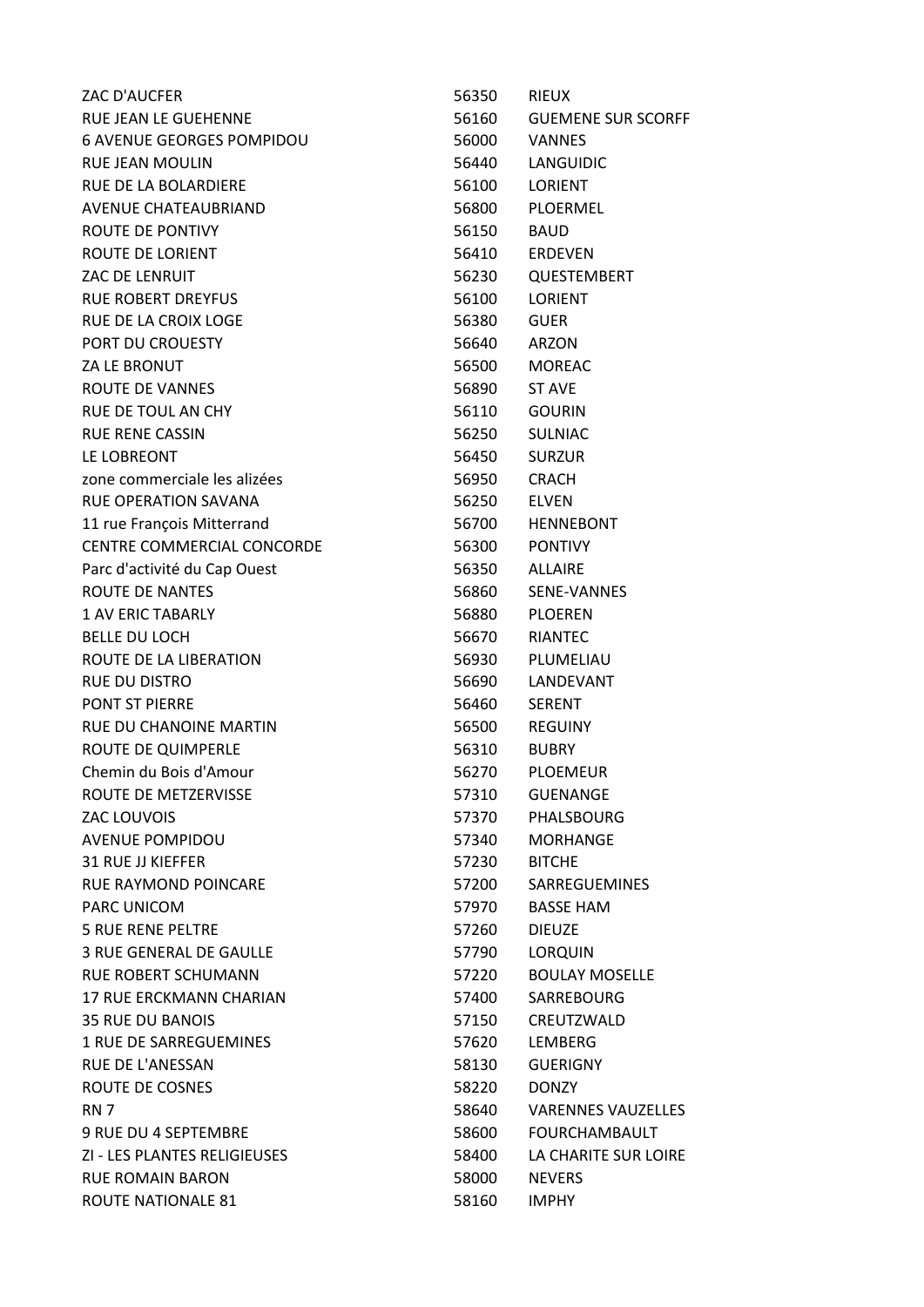| ROUTE DE MOULINS                | 58390 | <b>DORNES</b>              |
|---------------------------------|-------|----------------------------|
| ROUTE DE MOULINS                | 58300 | <b>DECIZE</b>              |
| <b>RUE BERNARD PALISSY</b>      | 58000 | <b>NEVERS</b>              |
| ZAC DE LA BADELLE               | 58270 | ST BENIN D'AZY             |
| <b>2 RUE GUSTAVE EIFFEL</b>     | 59130 | LAMBERSART                 |
| AVENUE MAURICE BOUCHERY         | 59480 | LA BASSEE                  |
| <b>CARRIERE PIERRE TOCKAERT</b> | 59310 | <b>ORCHIES</b>             |
| <b>221 AVENUE JEAN JAURES</b>   | 59243 | QUAROUBLE                  |
| <b>109 ROUTE DE FURNES</b>      | 59210 | <b>COUDEKERQUE BRANCHE</b> |
| <b>RUE GAMBETTA</b>             | 59142 | <b>VILLERS OUTREAUX</b>    |
| <b>RUE GEORGES MAERTENS</b>     | 59520 | <b>MARQUETTE LEZ LILLE</b> |
| RUE DE LA CONTERAINE            | 59320 | <b>EMMERIN</b>             |
| <b>RN 43</b>                    | 59554 | TILLOY LES CAMBRAI         |
| 2 RUE THEODORE MONOD            | 59370 | MONS-EN-BAROEUL            |
| CC LES PORTES DE L'AVESNOIS     | 59530 | LE QUESNOY                 |
| <b>RUE DE LA GARE</b>           | 59540 | <b>CAUDRY</b>              |
| ANGLE RUE FONTAINE              | 59620 | <b>AULNOYE AIMERIES</b>    |
| 37 AVENUE DE LATTRE DE TASSIGNY | 59360 | LE CATEAU                  |
| ZAC DES MAGOTS                  | 59253 | LA GORGUE                  |
| <b>BOULEVARD LOUISE MICHEL</b>  | 59490 | SOMAIN                     |
| 510, ROUTE NATIONALE            | 59194 | <b>RACHES</b>              |
| <b>185 RUE DU TOUQUET</b>       | 59200 | <b>TOURCOING</b>           |
| SITE DE MASNY                   | 59490 | <b>MASNY</b>               |
| 818 Rue du Maréchal Leclerc     | 59460 | <b>JEUMONT</b>             |
| 217, RUE JEAN JAURES            | 59160 | LOMME                      |
| 28, ROUTE D'HASPRES             | 59282 | DOUCHY-LES-MINES           |
| <b>103 RUE ROLAND ROULEAU</b>   | 59132 | <b>GLAGEON</b>             |
| <b>RUE AUGER</b>                | 59166 | <b>BOUSBECQUE</b>          |
| ZAC DU HAUT TOUQUET             | 59520 | MARQUETTE LEZ LILLE        |
| <b>10 RUE JEAN JAURES</b>       | 59278 | <b>ESCAUTPONT</b>          |
| RUE DE LA SAVONNIERE            | 59830 | <b>CYSOING</b>             |
| 89 AVENUE JEAN BAPTISTE LEBAS   | 59210 | <b>COUDEKERQUE BRANCHE</b> |
| ZAC DU BOIS DION                | 59162 | <b>OSTRICOURT</b>          |
| <b>RUE SOCRATE</b>              | 59156 | <b>LOURCHES</b>            |
| ZAC DE LA VISCOURT              | 59250 | <b>HALLUIN</b>             |
| <b>960 AVENUE JEAN JAURES</b>   | 59174 | LA SENTINELLE              |
| 3 RUE JEAN VARLET               | 59630 | <b>BOURBOURG</b>           |
| AVENUE DU GAL DE GAULLE         | 59231 | <b>GOUZEAUCOURT</b>        |
| <b>RN 31 GOINCOURT</b>          | 60000 | <b>BEAUVAIS</b>            |
| 40 AVENUE DU 8 MAI              | 60000 | <b>BEAUVAIS NORD</b>       |
| 5 ESPLANADE MARGUERITE PEREY    | 60200 | <b>COMPIEGNE</b>           |
| CD 151 ROUTE DE CREVECOEUR      | 60210 | <b>GRANDVILLIERS</b>       |
| CD 137 ROUTE DE MOUY            | 60290 | <b>CAUFFRY</b>             |
| RUE GERARD DE NERVAL            | 60600 | <b>CLERMONT</b>            |
| ROUTE DE LA CHAPELLE            | 60560 | ORRY LA VILLE              |
| <b>13 RUE HOCHE</b>             | 60400 | <b>NOYON</b>               |
| <b>BOULEVARD VICTOR HUGO</b>    | 60800 | <b>CREPY EN VALOIS</b>     |
| <b>7 RUE PIERRE THIANT</b>      | 60350 | <b>TROSLY BREUIL</b>       |
| CENTRE COMMERCIAL VILLEVERT     | 60300 | <b>SENLIS</b>              |
| ROUTE DE BEAUVAIS MOUY          | 60250 | ANGY                       |
|                                 |       |                            |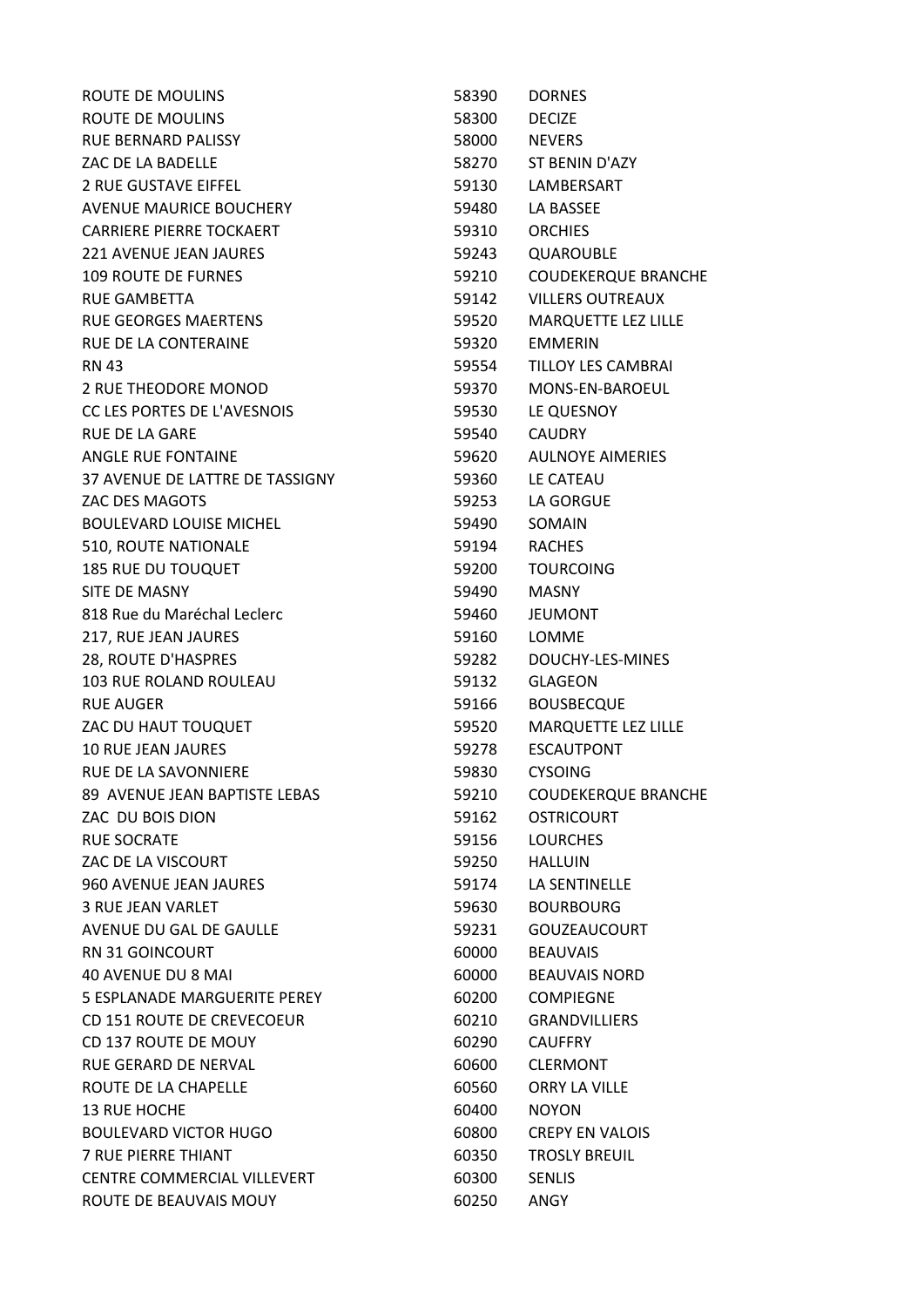| <b>RN 31</b>                  | 60510 | <b>BRESLES</b>                 |
|-------------------------------|-------|--------------------------------|
| <b>CHEMIN DE PARIS RN2</b>    | 60440 | NANTEUIL LE HAUDOUIN           |
| 783 RUE PASTEUR               | 60700 | <b>PONT STE MAXENCE</b>        |
| 35 A 43 RUE BLANCHE           | 60270 | <b>GOUVIEUX</b>                |
| <b>125 ROUTE DE NOAILLES</b>  | 60370 | <b>HERMES</b>                  |
| LIEU DIT BOIS DU RENARD       | 60650 | <b>ST PAUL</b>                 |
| 145 RUE DU GENERAL LECLERC    | 60690 | <b>MARSEILLE EN BEAUVAISIS</b> |
| Z.A DE LA SEIGNEURIE          | 60260 | <b>LAMORLAYE</b>               |
| RUE DE LA REPUBLIQUE          | 60280 | <b>CLAIROIX</b>                |
| ROUTE DE MORTAGNE             | 61500 | <b>SEES</b>                    |
| AVENUE DE LA 2E DB            | 61200 | ARGENTAN                       |
| BD DE LA FORET D'ANDAINE      | 61600 | LA FERTE MACE                  |
| ZA ST MARC NORD               | 61110 | DORCEAU-REMALARD               |
| 3 AV DE LA COMTESSE DE SEGUR  | 61301 | L'AIGLE CEDEX                  |
| La Halte de St Front          | 61700 | <b>DOMFRONT</b>                |
| 108 RUE DE MESSEI             | 61100 | <b>FLERS DE L'ORNE</b>         |
| <b>IMPASSE STEIN</b>          | 62480 | LE PORTEL                      |
| <b>RUE DU GRAND MONT</b>      | 62750 | <b>LOOS EN GOHELLE</b>         |
| <b>RN 43</b>                  | 62120 | <b>LAMBRES LES AIRES</b>       |
| ROUTE NATIONALE 39            | 62140 | MARCONNELLE                    |
| RUE PERCIER ET FONTAINE       | 62200 | <b>BOULOGNE SUR MER</b>        |
| <b>RUE PASTEUR</b>            | 62540 | <b>MARLES LES MINES</b>        |
| <b>RUE DE BETHUNE</b>         | 62130 | <b>ST POL SUR TERNOISE</b>     |
| <b>RUE DU 19 MARS 1962</b>    | 62217 | <b>ACHICOURT-ARRAS</b>         |
| ROUTE DE BETHUNE              | 62223 | STE CATHERINE LES ARRAS        |
| <b>INTERMARCHE</b>            | 62510 | <b>ARQUES</b>                  |
| <b>RUE DES POISSONNIERS</b>   | 62250 | <b>MARQUISE</b>                |
| 10, AVENUE DE FLOHA           | 62680 | <b>MERICOURT</b>               |
| LA BARRIERE ROUGE             | 62360 | ST ETIENNE AU MONT             |
| <b>RUE AUGUSTIN CARON</b>     | 62700 | <b>BRUAY LA BUISSIERE</b>      |
| <b>AVENUE FRANCOIS GODIN</b>  | 62780 | CUCQ                           |
| <b>RUE DU VIEUX CHATEAU</b>   | 62220 | <b>CARVIN</b>                  |
| PLACE DE LA GARE              | 62390 | <b>AUXI LE CHATEAU</b>         |
| <b>ZI LES PICHOTTES</b>       | 62142 | <b>ALINCTHUN</b>               |
| <b>52 AV ST EXUPERY</b>       | 62000 | <b>CALAIS</b>                  |
| CD917                         | 62180 | <b>RANG DU FLIERS</b>          |
| <b>98 RUE FONTGIEVE</b>       | 63000 | <b>CLERMONT FERRAND</b>        |
| Z.A DE LA FONTAINE            | 63112 | <b>BLANZAT</b>                 |
| <b>12 AVENUE DE ROYAT</b>     | 63122 | <b>CEYRAT</b>                  |
| AV DU MARECHAL LECLERC        | 63150 | <b>MURAT LE QUAIRE</b>         |
| ROUTE LAFAYETTE               | 63330 | PIONSAT                        |
| <b>RUE DES MARTYRS</b>        | 63360 | <b>GERZAT</b>                  |
| LE PRE BONNEFOND              | 63460 | <b>COMBRONDE</b>               |
| <b>488 ROUTE DE PERRIER</b>   | 63500 | <b>ISSOIRE</b>                 |
| <b>ST FERREOL DES COTES</b>   | 63600 | <b>AMBERT</b>                  |
| <b>RUE DU MARCHE</b>          | 63670 | LE CENDRE                      |
| ROUTE DE RIOM                 | 63720 | <b>ENNEZAT</b>                 |
| CD 987                        | 63760 | <b>BOURG LASTIC</b>            |
| <b>19 CHAMPS DE GRELIERES</b> | 63780 | SAINT - GEORGES-DE MONS        |
| PARC D'ACTIVITE CLEMENT ADER  | 64510 | <b>BORDES</b>                  |
|                               |       |                                |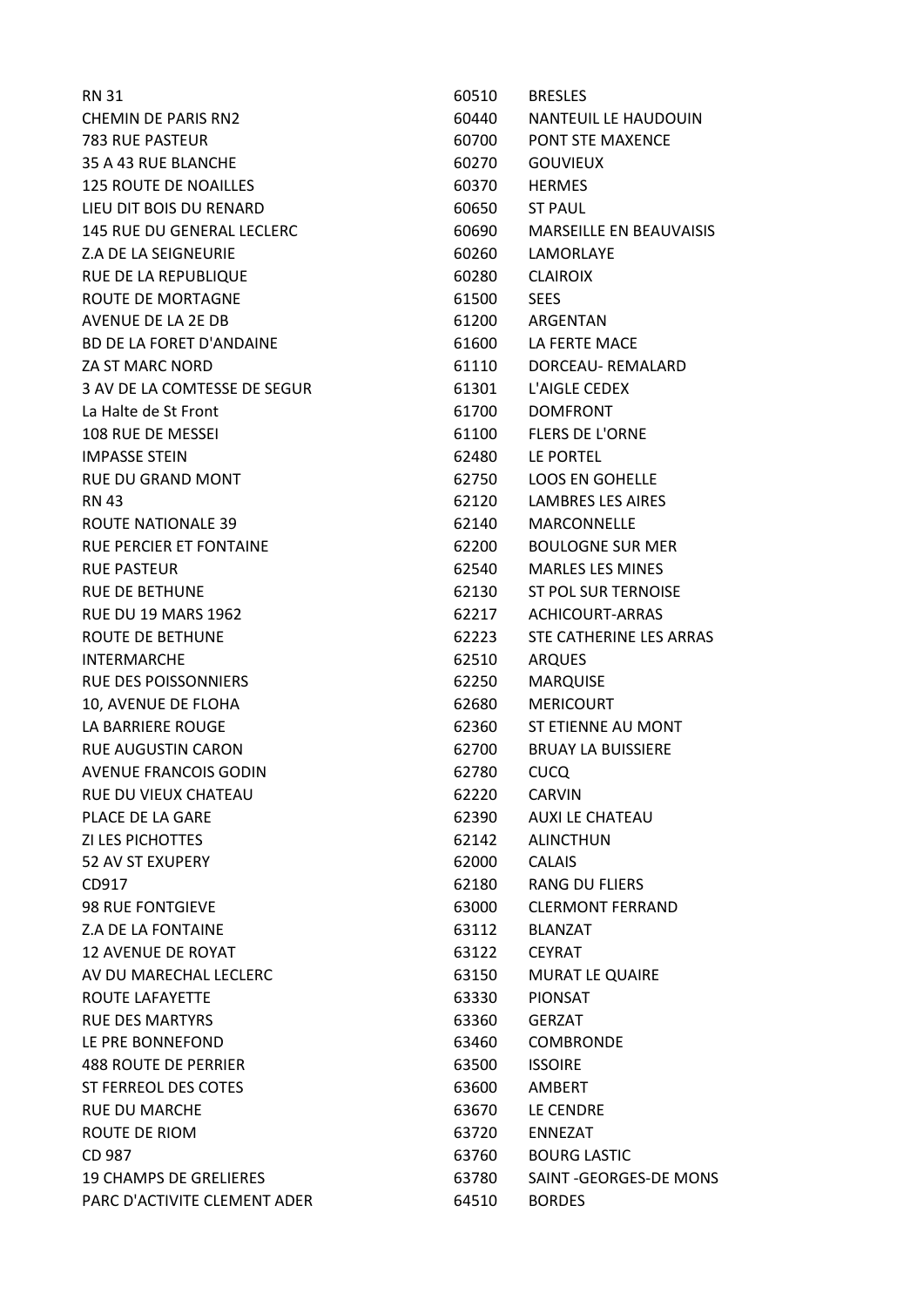AU BOURG **64520 BIDACHE** LE BOURG 64490 ACCOUS RUE BARATNAU 64160 MORLAAS ZAC DE LIZARDIA 64310 ST PEE SUR NIVELLE ROUTE DE CAMBO CD 22 64240 HASPARREN 13 BIS AVENUE LES BORDES 64420 SOUMOULOU ZONE D'ACTIVITE DE PEY
BERRET EN ENSEMBLE DE PEY **64530**PONTACQ 155 bis boulevard de la paix 64000 PAU ROUTE NATIONALE 10 64210 BIDART ZA CD 918 64250 CAMBO LES BAINS 5 rue du Sabotier 64140 BILLERE RUE DES OUSTALOTS PROLONGES 64400 OLORON AVENUE DE LA GARE 64800 COARRAZE AVENUE GEORGES PHESANS 64330 GARLIN 36 RUE DES MOUSQUETAIRES 64570 ARAMITS ROUTE DE TOULOUSE **65230** CASTELNAU MAGNOAC RN 117 ROQUEDA DEVANT 65130 CAPVERN 130 RUE DU 11 NOVEMBRE 65800 AUREILHAN ROUTE DE LOURDES 65290 JUILLAN LES BROQUERES 65200 BAGNERES DE BIGORRE RUE ALSACE LORRAINE 65000 TARBES LE HOUSSAT CD 929 65440 ANCIZAN ROUTE DE PERPIGNAN 66700 ARGELES SUR MER 4 RUE GAY LUSSAC CD 22 66330 CABESTANY LA BOMBARDE BD LES BIGUES 66140 CANET EN ROUSSILLON ZI ULRICH 66400 CERET 10 BLD JACQUES ALBERT 66200 ELNE CD40 ROUTE DE ST CYPRIEN 66200 LATOUR BAS ELNE ROUTE NATIONALE 116 **66270** LE SOLER CD 612 66300 LLUPIA ROUTE DE PRADES RN 116 66170 MILLAS ROUTE DEPARTEMENTALE 612 66200 MONTESCOT LIEU DIT LA DEVEZE 66450 POLLESTRES MOULIN A SOUFRE CD 614 66600 RIVESALTES CD 618 66690 ST ANDRE 8 BOULEVARD DU CANIGOU 66240 ST ESTEVE ROUTE DE BARCARES **1999 120 SEPTEMBER 100 ST LAURENT SUR SALANQUE** BOULEVARD CLEMENCEAU 66820 VERNET LES BAINS 256 ROUTE DE MITTELHAUSBERGEN 67205 OBERHAUSBERGEN RUE DE KANDEL **ANDEL 1999 ENGLISHER 1999 CONTROLLER STATES AND REICHSCHOFFEN** 24 ROUTE DE DONON 67130 LA BROQUE ROUTE DE STRASBOURG 67270 HOCHFELDEN ZAC ROUTE DEPT 206 67230 BENFELD 186 AVENUE DE STRASBOURG 67170 BRUMATH ROUTE DE STRASBOURG
BOUTE DE STRASBOURG **EXAMPLE 1999** 19 RUE DE L'AVENIR 67660 BETSCHDORF ZA LES MOULES 68160 STE CROIX AUX MINES 7 RUE DES ARTISANS 68600 VOLGELSHEIM CARREFOUR DE L'EUROPE 68870 BARTENHEIM ROUTE DE PULVERSHEIM **68190** ENSISHEIM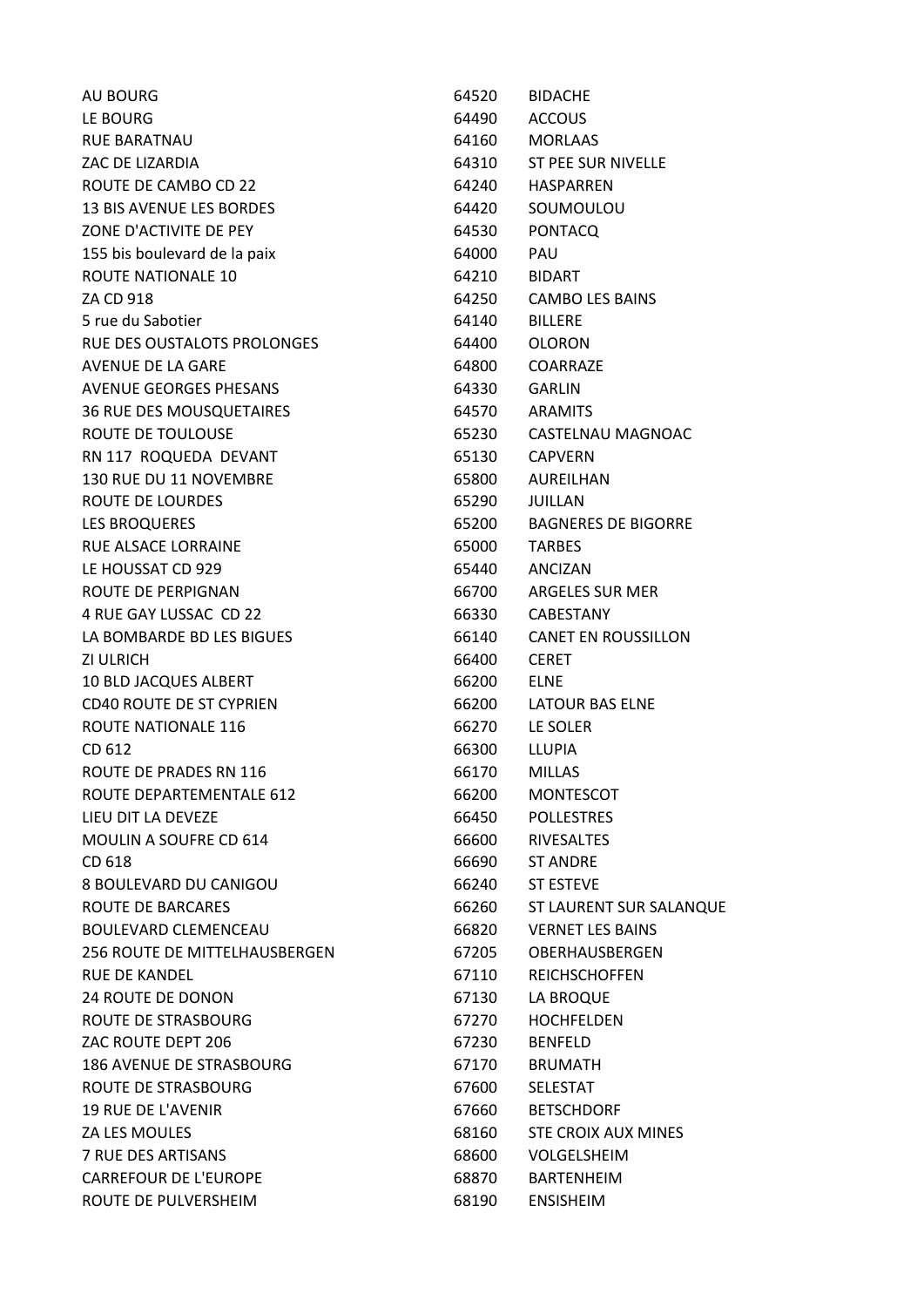| RUE DE LA WEISS                        | 68240 | KIENTZHEIM               |
|----------------------------------------|-------|--------------------------|
| <b>RUE DU GENERAL DE GAULLE</b>        | 68370 | <b>ORBEY</b>             |
| ROUTE DE MULHOUSE RN 6                 | 68800 | <b>VIEUX THANN</b>       |
| 37 RUE DU GAL DE GAULLE                | 68250 | <b>ROUFFACH</b>          |
| <b>13 ROUTE D'INGERSHEIM</b>           | 68000 | <b>COLMAR</b>            |
| <b>42 RUE DE BELFORT</b>               | 68210 | DANNEMARIE               |
| <b>65 ROUTE DE L'ILE NAPOLEON</b>      | 68170 | <b>RIXHEIM</b>           |
| AVENUE DE LA GARE                      | 68490 | <b>CHALAMPE</b>          |
| <b>48 RUE JEAN LIGONNET</b>            | 69700 | <b>GIVORS</b>            |
| ZI DES BAGEARDES                       | 69380 | <b>CHAZAY D'AZERGUES</b> |
| 1 BOULEVARD DE COUBERTIN               | 69470 | <b>COURS-LA-VILLE</b>    |
| <b>131 ROUTE NATIONALE 6</b>           | 69720 | SAINT BONNET DE MURE     |
| <b>15 AV EDOUARD MILLAUD</b>           | 69290 | <b>CRAPONNE</b>          |
| 620 ROUTES DES GRANDES TERRES          | 69610 | SOUZY                    |
| <b>CENTRE COMMERCIAL JAYON</b>         | 69520 | <b>GRIGNY</b>            |
| RTE DE ROANNE BOIS BROCHE              | 69240 | <b>BOURG DE THIZY</b>    |
| 80 Rue J Desbois                       | 69330 | MEYZIEU                  |
| 261 QUAI PIERRE DUPONT                 | 69270 | ROCHETAILLE SUR SAONE    |
| <b>ROUTE DE ROANNE</b>                 | 69550 | <b>AMPLEPUIS</b>         |
| 141 BOULEVARD E. ZOLA                  | 69600 | <b>OULLINS</b>           |
| <b>1 ROUTE DE BOURBONNE</b>            | 70500 | <b>CORRE</b>             |
| ROUTE DE BELFORT                       | 70200 | LURE                     |
| RUE DE LA LIBERATION                   | 70500 | <b>JUSSEY</b>            |
| CARREFOUR DE LA VAUGINE                | 70000 | <b>VESOUL</b>            |
| RUE DU 13 SEPTEMBRE 1944               | 70110 | VILLERSEXEL              |
| AVENUE DE MARNAY LA VILLE              | 70150 | <b>MARNAY</b>            |
| <b>RUE PIERRE CURIE</b>                | 70000 | <b>NAVENNE</b>           |
| LIEU DIT LES VORPES                    | 70700 | GY.                      |
| <b>RUE PASTEUR</b>                     | 70180 | DAMPIERRE SUR SALON      |
| RUE FREDERIC MISTRAL                   | 71000 | <b>MACON</b>             |
| <b>70 RUE DES LIEUTENANTS CHAUVEAU</b> | 71100 | <b>CHALON SUR SAÔNE</b>  |
| LIEU DIT CHASSAGNE                     | 71118 | ST MARTIN BELLE ROCHE    |
| AVENUE DU 8 JUIN 1944                  | 71120 | <b>CHAROLLES</b>         |
| RTE DE TOULON SUR ARROUX               | 71130 | <b>GUEUGNON</b>          |
| LES ALOUETTES                          | 71140 | <b>BOURBON LANCY</b>     |
| <b>RUE DE WISSEN</b>                   | 71150 | <b>CHAGNY</b>            |
| <b>CC LIGERVAL</b>                     | 71160 | <b>DIGOIN</b>            |
| ZI DE LA SAULE                         | 71230 | <b>ST VALLIER</b>        |
| <b>AUX TEPPES SOLDATS</b>              | 71260 | <b>PERONNE</b>           |
| ROUTE DE CHALONS                       | 71270 | PIERRE DE BRESSE         |
| ZAC LES PLANTES                        | 71350 | <b>ST LOUP GEANGES</b>   |
| RUE DU PRADET ZA DU VELARD             | 71370 | <b>OUROUX SUR SAONE</b>  |
| ZAC DE BELLEVUE                        | 71400 | <b>AUTUN</b>             |
| RUE DE LA GRDE BRUYRE                  | 71600 | <b>PARAY LE MONIAL</b>   |
| LD BEAUREGARD CD 980                   | 71690 | <b>GOURDON</b>           |
| CHEMIN DEPARTEMENTAL 987               | 71800 | <b>VARENNES SOUS DUN</b> |
| LA FLORIERE                            | 72150 | LE GRAND LUCE            |
| <b>4 RUE DE TOURAINE</b>               | 72220 | ST GERVAIS EN BELIN      |
| <b>CC DE BEAUREGARD</b>                | 72000 | LE MANS                  |
| 284 AVENUE BOLLEE                      | 72000 | LE MANS                  |
|                                        |       |                          |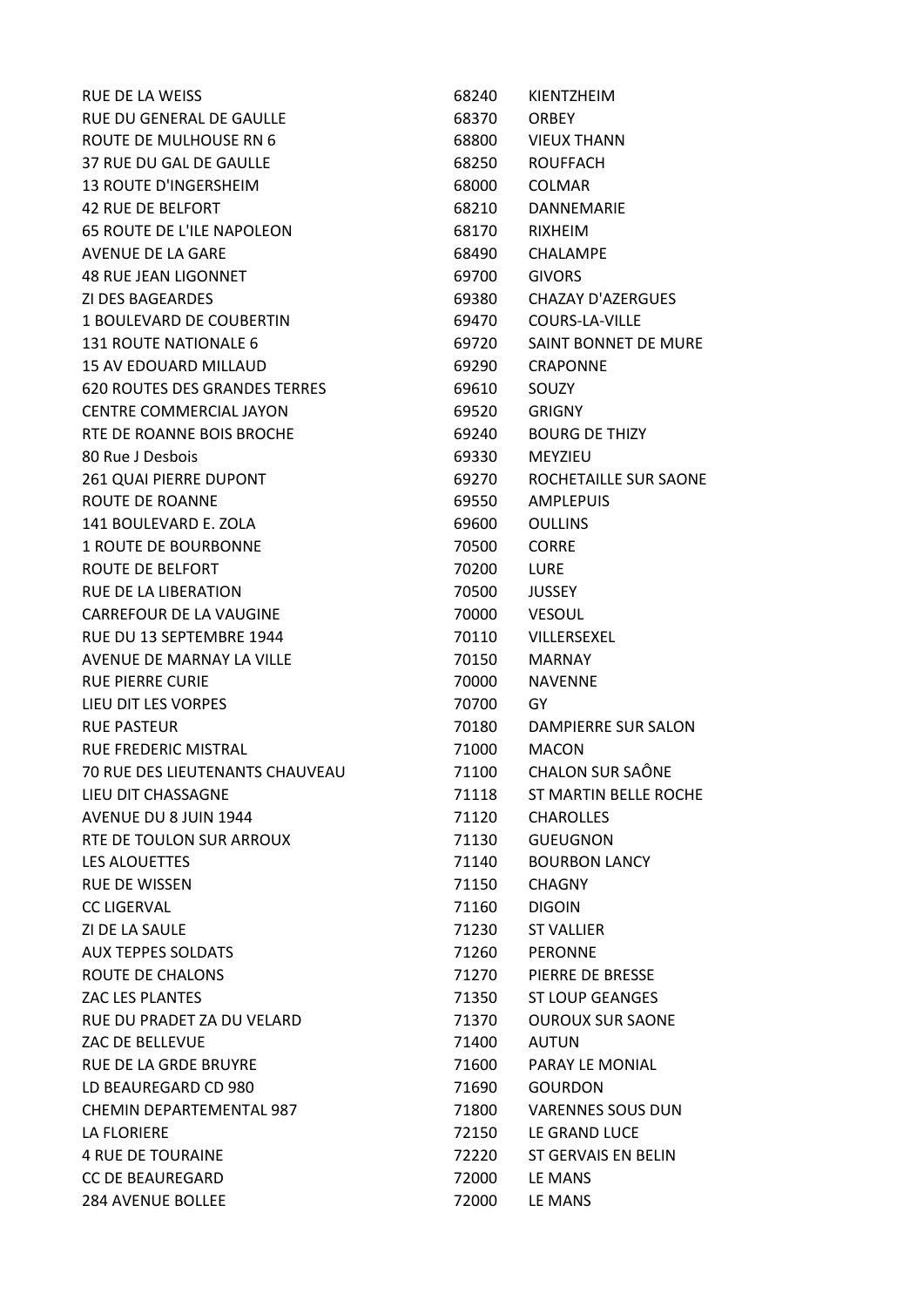| <b>CHEMIN DEPARTEMENTAL 2</b> | 72600          | ST REMY DES MONTS         |
|-------------------------------|----------------|---------------------------|
| AVENUE DE SAUMUR              | 72800          | LE LUDE                   |
| Route des Fatines             | 72470          | CHAMPAGNE                 |
| AVENUE DU MANS LUCEAU         | 72500          | <b>CHATEAU DU LOIR</b>    |
| <b>100 RUE PASTEUR</b>        | 73200          | ALBERTVILLE               |
| ZI DU CAROUGE                 | 73250          | ST PIERRE D'ALBIGNY       |
| LIEU DIT VILLARD/DORON        | 73270          | <b>BEAUFORT</b>           |
| ZAC DE LA BARONNIE            | 73330          | PONT DE BEAUVOISIN        |
| LES GRANDS MARAIS             | 73460          | <b>TOURNON</b>            |
| <b>17 RUE DES TEPPES</b>      | 74100          | <b>VETRAZ MONTHOUX</b>    |
| 516 AVENUE DE GENEVE          | 74130          | <b>BONNEVILLE</b>         |
| ROUTE DES ESSERTS             | 74140          | <b>DOUVAINE</b>           |
| ROUTE DES VIGNES              | 74160          | ST JULIEN EN GENEVOI      |
| 7 RUE AMEDEE DE FORAS         | 74200          | THONON LES BAINS          |
| <b>157 ROUTE DES BLAVES</b>   | 74200          | <b>ALLINGES</b>           |
| TAE DES BOUCHENOZ RN 508      | 74210          | <b>FAVERGES</b>           |
| LES BOSSONS RD 19             | 74300          | <b>THYEZ</b>              |
| <b>123 ROUTE DU MOLE</b>      | 74490          | <b>ST JEOIRE</b>          |
| ZA DU CRET                    | 74500          | <b>LUGRIN EVIAN</b>       |
| ZAC DES GRANDS CHAVANNOUX     | 74520          | <b>VULBENS</b>            |
| RUE VAILLANCOURT              | 76510          | ST-NICOLAS-D'ALIERMONT    |
| AVENUE DE BREAUTE             | 76370          | ROUXMESNIL-BOUTEILLES     |
| RUE DU COMMANDANT LEDRU       | 76380          | CANTELEU                  |
| LIEU-DIT CHESNAY RN 14        | 76520          | <b>BOOS</b>               |
| ROUTE DE VERGETOT             | 76280          | CRIQUETOT L'ESNEVAL       |
| RUE DU MOULIN                 | 76530          | <b>GRAND COURONNE</b>     |
| 68 Avenue du Président Wilson | 76290          | <b>MONTIVILLIERS</b>      |
| CENTRE COMMERCIAL INTERMARCHE | 76190          | STE MARIE DES CHAMPS      |
| 28 BD DE LATTRE DE TASSIGNY   | 76170          | LILLEBONNE                |
| <b>ROUTE DE DIEPPE</b>        | 76890          | <b>TOTES</b>              |
| <b>SENTE DES JUMELLES</b>     | 76710          | <b>MONTVILLE</b>          |
| 52 RUE LOUIS DEBRAY           | 76210          | <b>BOLBEC</b>             |
| <b>RUE CONTRE MOULIN</b>      | 76300          | SOTTEVILLE LES ROUEN      |
| ZONE DU GROS CHENE            | 76230          | <b>ISNEAUVILLE</b>        |
| <b>186 RUE DE CONSTANTINE</b> |                | ROUEN CONSTANTINE         |
| 79 RUE QUEUE DE RENARD        | 76000<br>76400 | <b>FECAMP</b>             |
| <b>391 ROUTE DE DUCLAIR</b>   |                | ST PIERRE DE VARENGEVILLE |
|                               | 76480          |                           |
| <b>AVENUE SAINT-YON</b>       | 76800          | ST ETIENNE DU ROUVRAY     |
| <b>AVENUE PAUL VERLAINE</b>   | 76610          | LE HAVRE                  |
| <b>CD 3 VAUDREVILLE</b>       | 76590          | LONGUEVILLE SUR SCIE      |
| 1 ZONE ACTIVITES DU BERCEAU   | 77710          | LORREZ LE BOCAGE PREAUX   |
| RUE DE LA CROIX BROUILLARD    | 77650          | <b>LONGUEVILLE</b>        |
| ZAC DU PLEIN CHAMPS           | 77500          | <b>CHELLES</b>            |
| <b>INTERMARCHE</b>            | 77370          | <b>NANGIS</b>             |
| <b>BLD OLOFO PALME</b>        | 77184          | <b>EMERAINVILLE</b>       |
| <b>CENTRE COMMERCIAL</b>      | 77380          | <b>COMBS LA VILLE</b>     |
| 40, AV. DU Gal LECLERC        | 77320          | LA FERTE GAUCHER          |
| <b>RUE DU 8 MAI 1945</b>      | 77280          | <b>OTHIS</b>              |
| AVENUE DE VILLIERS            | 77580          | <b>CRECY LA CHAPELLE</b>  |
| ZAC DU FORT MARDI             | 77144          | <b>MONTEVRAIN</b>         |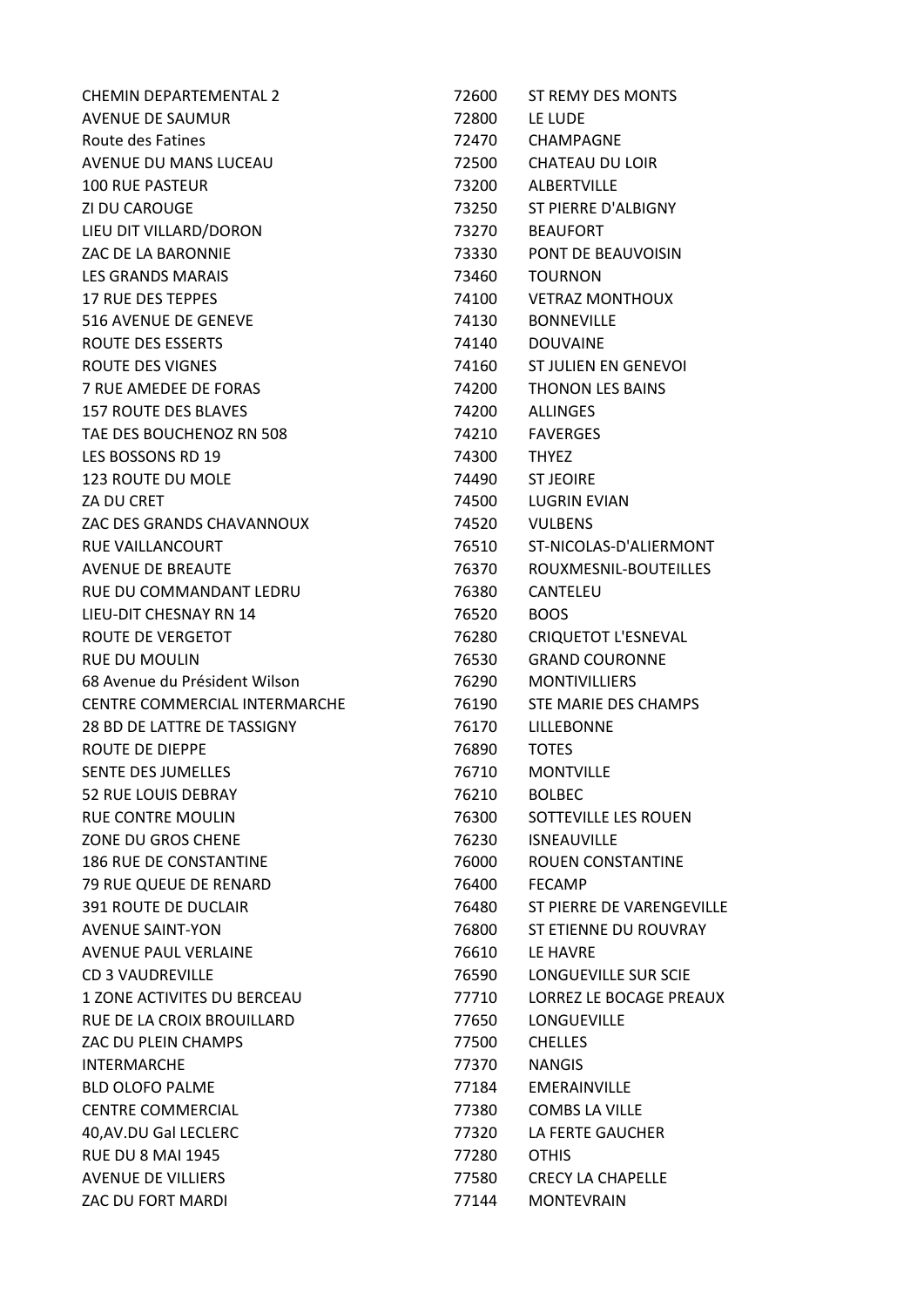| 1 RUE J.M JACQUARD              | 77140 | <b>NEMOURS</b>              |
|---------------------------------|-------|-----------------------------|
| AVE JEAN MONET                  | 77350 | <b>BOISSISE LA BERTRAND</b> |
| RN 3 ZI DU HAINAULT             | 77260 | <b>SEPT SORTS</b>           |
| S SOCIAL ZAC DES COURTILLIERES  | 77400 | ST THIBAULT DES VIGNES      |
| <b>27 ROUTE DE MONTEREAU</b>    | 77000 | <b>MELUN</b>                |
| zac des vallieres               | 77400 | <b>THORIGNY</b>             |
| 15 AV DE LATTRE DE TASSIGNY     | 77160 | <b>PROVINS</b>              |
| 2 AVENUE DE LA GARE             | 77250 | <b>VENEUX LES SABLONS</b>   |
| <b>ROUTE NATIONALE 19</b>       | 77720 | <b>MORMANT</b>              |
| <b>RUE BERTAUX</b>              | 77610 | <b>FONTENAY TRESIGNY</b>    |
| <b>25 AVENUE VICTOR HUGO</b>    | 77220 | <b>GRETZ ARMAINVILLIERS</b> |
| <b>46 RUE DE VILLEPARIS</b>     | 77290 | <b>MITRY MORY</b>           |
| <b>16 AVENUE DU CHEMIN NOIR</b> | 77440 | <b>LIZY SUR OURCQ</b>       |
| ZAC DE PARIS EST                | 77183 | <b>CROISSY BEAUBOURG</b>    |
| ROND POINT ROBERT SCHUMAN       | 77680 | <b>ROISSY EN BRIE</b>       |
| <b>14 RUE ROBERT MARTIN</b>     | 77515 | <b>FAREMOUTIERS</b>         |
| 16 Route de Mantes              | 78124 | <b>MAREIL SUR MAULDRE</b>   |
| <b>RUE RENE DHAL</b>            | 78980 | <b>BREVAL</b>               |
| <b>DEUTE DE GAMBAIS</b>         | 78550 | <b>HOUDAN</b>               |
| RUE DU FOND DES ROCHES          | 78990 | <b>ELANCOURT</b>            |
| 2 BIS RUE C. DE GAULLE          | 78840 | <b>FRENEUSE</b>             |
| AVENUE MORANE-SAULNIER          | 78530 | <b>BUC</b>                  |
| RUE LA CHAPELLE LA COSTE        | 78114 | <b>MAGNY LES HAMEAUX</b>    |
| ROUTE DE POITIERS               | 79600 | <b>AIRVAULT</b>             |
| ROUTE DE NIORT                  | 79360 | <b>BEAUVOIR S/NIORT</b>     |
| AVENUE DE ROYAN                 | 79170 | <b>BRIOUX SUR BOUTONNE</b>  |
| ROUTE DE NIORT                  | 79370 | <b>CELLE SUR BELLE</b>      |
| <b>AVENUE LOUIS DOIGNON</b>     | 79110 | <b>CHEF BOUTONNE</b>        |
| ROUTE DE MELLE                  | 79120 | LEZAY                       |
| RUE DE LA DISTELLERIE           | 79210 | <b>MAUZE SUR LE MIGNON</b>  |
| <b>358 ROUTE D'AIFFRES</b>      | 79000 | <b>NIORT</b>                |
| <b>CC LES DEUX VILLAGES</b>     | 79250 | <b>NUEIL LES AUBIERS</b>    |
| <b>ROUTE NATIONALE 150</b>      | 79500 | ST LEGER LES MELLE          |
| <b>BOULEVARD DE BLOSSAC</b>     | 79400 | ST MAIXENT L'ECOLE          |
| <b>29 AVENUE DES PLATANES</b>   | 79330 | <b>ST VARENT</b>            |
| RUE CAVEE LEVESQUE              | 80230 | ST VALERY SUR SOMME         |
| <b>ROUTE DE CORBIE</b>          | 80450 | <b>CAMON</b>                |
| <b>2 RUE DE VAUVILLERS</b>      | 80170 | ROSIERES EN SANTERRE        |
| 115 RUE ALEXANDRE DUMAS         |       | <b>AMIENS</b>               |
| <b>RUE SADI CARNOT</b>          | 80000 | <b>AILLY SUR NOYE</b>       |
|                                 | 80250 |                             |
| ROUTE DE TAISNIL                | 80480 | <b>SALEUX</b>               |
| CD 112 RTE DE VIGNACOURT        | 80420 | <b>FLIXECOURT</b>           |
| ZAC DU MOULIN                   | 80700 | <b>ROYE</b>                 |
| <b>12 AVENUE DU PARC</b>        | 80130 | <b>FRIVILLE ESCARBOTIN</b>  |
| zone industrielle les quarantes | 80140 | <b>OISEMONT</b>             |
| <b>18 RUE MENCHECOURT</b>       | 80100 | ABBEVILLE                   |
| <b>RUE DE LA GARE</b>           | 80600 | <b>DOULLENS</b>             |
| 2 ET 4 RUE DU VIADUC            | 80290 | <b>GAUVILLE</b>             |
| <b>AVENUE DE L'EUROPE</b>       | 80200 | <b>PERONNE</b>              |
| CHEMIN CROISE DE BELLEVUE       | 80300 | <b>ALBERT</b>               |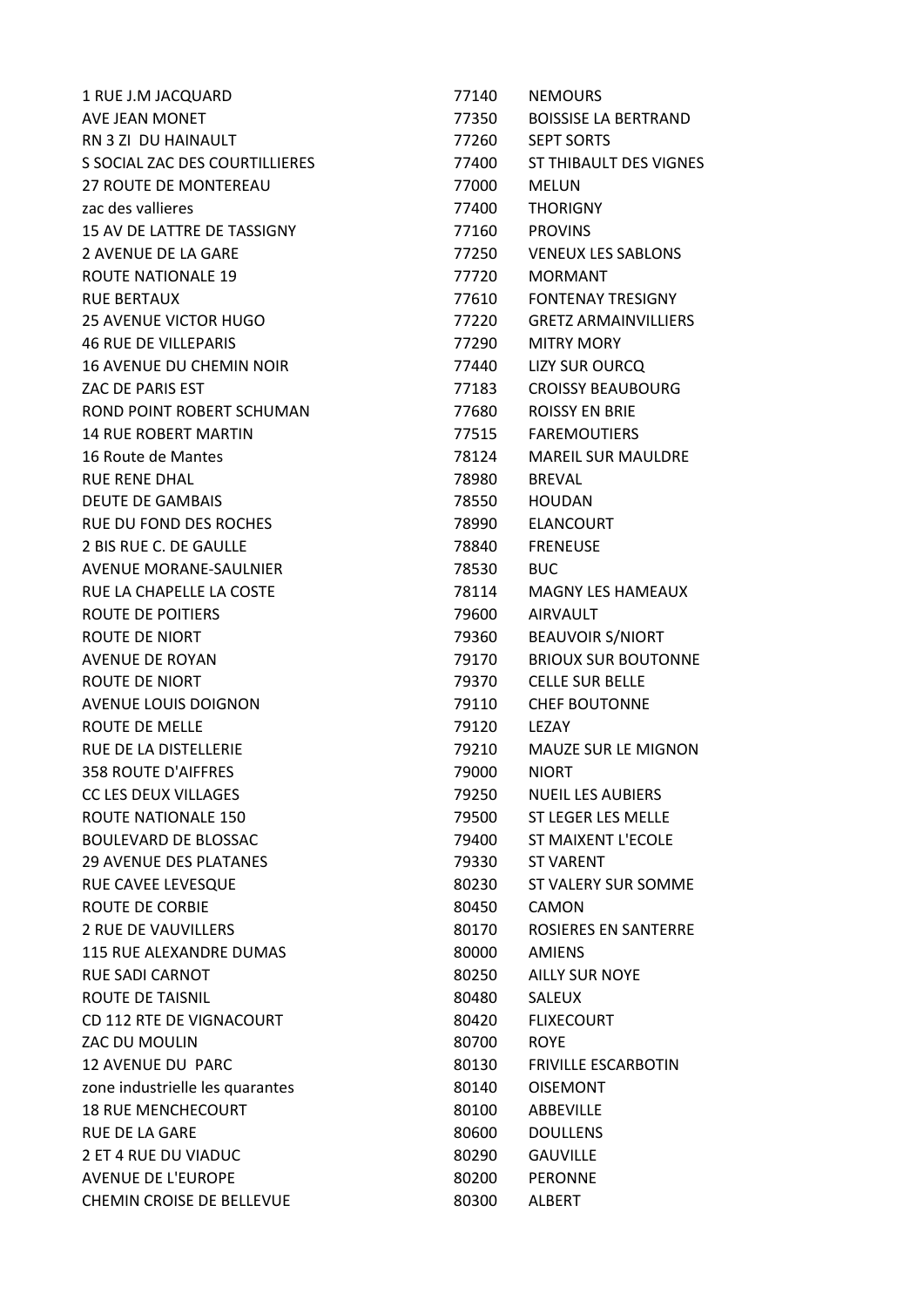| <b>49 RUE HIPPOLYTE NOIRET</b>     | 80800 | <b>FOUILLOY</b>             |
|------------------------------------|-------|-----------------------------|
| 2 RUE DE MENESVILLERS              | 80290 | POIX DE PICARDIE            |
| <b>25 RUE LUCIEN PEYRAT</b>        | 80850 | BERTEAUCOURT LES DAMES      |
| 2 ALLEE DES AUQUES                 | 81200 | <b>AUSSILLON MAZAMET</b>    |
| <b>ROUTE DE REVEL</b>              | 81700 | <b>PUYLAURENS</b>           |
| LIEU DIT " LES ROBERTES "          | 81310 | L'ISLE SUR TARN             |
| <b>ROUTE DE GRAULHET</b>           | 81990 | ALBI LE SEQUESTRE           |
| <b>AVENUE RHIN ET DANUBE</b>       | 81300 | <b>GRAULHET</b>             |
| AVENUE RHIN ET DANUBE              | 81600 | <b>GAILLAC</b>              |
| LA BOUROITTE                       | 81120 | <b>REALMONT</b>             |
| LIEU DIT L'HERMITAGE               | 81800 | <b>RABASTENS</b>            |
| 21 BOULEVARD MENDES FRANCE         | 81100 | <b>CASTRES</b>              |
| AVENUE JACQUES BESSE               | 81500 | <b>LAVAUR</b>               |
| <b>RUE HENRI STENDHAL</b>          | 81400 | <b>CARMAUX</b>              |
| <b>RUE DE LA CIGALARIE</b>         | 81130 | <b>CAGNAC LES MINES</b>     |
| <b>RD 115</b>                      | 82800 | NEGREPELISSE                |
| ROUTE DE L'AVENIR                  | 82200 | <b>MOISSAC</b>              |
| 13 avenue de la mouscane           | 82700 | <b>MONTECH</b>              |
| ROUTE DE BORDEAUX                  | 82400 | <b>VALENCE D'AGEN</b>       |
| LE BOURG                           | 82290 | LA VILLE DIEU DU TEMPLE     |
| <b>AVENUE DES MOURETS</b>          | 82000 | <b>MONTAUBAN</b>            |
| <b>ZI LE BLANC</b>                 | 82500 | BEAUMONT DE LOMAGNE         |
| ZAC DU BARRAOUET                   | 82100 | CASTELSARRASIN              |
| 805 ROUTE DE LA MEGERE             | 82200 | <b>MOISSAC</b>              |
| <b>CHEMIN DEPARTEMENTAL 554</b>    | 83670 | <b>BARJOLS</b>              |
| ROUTE DE NICE                      | 83170 | <b>BRIGNOLES</b>            |
| ROUTE DE BRIGNOLES                 | 83570 | <b>CARCES</b>               |
| ZAC DU DEFENS                      | 83390 | <b>CUERS</b>                |
| 526 AV PIERRE BROSSOLETTE          | 83300 | DRAGUIGNAN                  |
| 386 AV PIERRE BROSSOLETTE          | 83300 | DRAGUIGNAN                  |
| <b>23 ROUTE DE LA VERDIERE</b>     | 83560 | <b>GINASSERVIS</b>          |
| <b>ROUTE NATIONALE 97</b>          | 83210 | LA FARLEDE                  |
| 484 AVENUE DU DOCTEUR ALFRED HENRY | 83250 | LA LONDE LES MAURES         |
| Quartier La Maurelle               | 83500 | LA SEYNE SUR MER            |
| 478 ROUTE DES ARCS                 | 83510 | <b>LORGUES</b>              |
| <b>QUARTIER PIGEONNIER</b>         | 83570 | <b>MONTFORT SUR ARGENS</b>  |
| <b>QUARTIER LES PLANTIERS</b>      | 83690 | <b>SALERNES</b>             |
| <b>CHEMIN FONT DE FILLOL</b>       | 83140 | <b>SIX FOURS LES PLAGES</b> |
| <b>CHEMIN DE LA GARE</b>           | 83470 | <b>ST MAXIMIN</b>           |
| RUE SAINTE CLAIRE DEVILLE          | 83100 | <b>TOULON</b>               |
| <b>LES GRANDES TERRASSES</b>       | 83440 | <b>TOURRETTES</b>           |
| ROUTE DES VIOLES                   | 84580 | <b>CAMARET SUR AIGUES</b>   |
| <b>4 ROUTE DE LA LEGUE</b>         | 84000 | <b>CARPENTRAS</b>           |
| 130 ALLEE ROCH PAPE                | 84956 | <b>CAVAILLON CEDEX</b>      |
| ROUTE DE CARPENTRAS                | 84800 | L'ISLE SUR SORGUE           |
| AVENUE CHARLES DE GAULLE           | 84100 | ORANGE                      |
| LA VIOLETTE                        | 84100 | <b>ORANGE</b>               |
| LIEU DIT PREVILLE                  | 84210 | PERNES LES FONTAINES        |
| <b>BD DU COMTAT VENAISSIN</b>      | 84260 | <b>SARRIANS</b>             |
| ROUTE DE SAINTE TRINIT             | 84390 | SAULT                       |
|                                    |       |                             |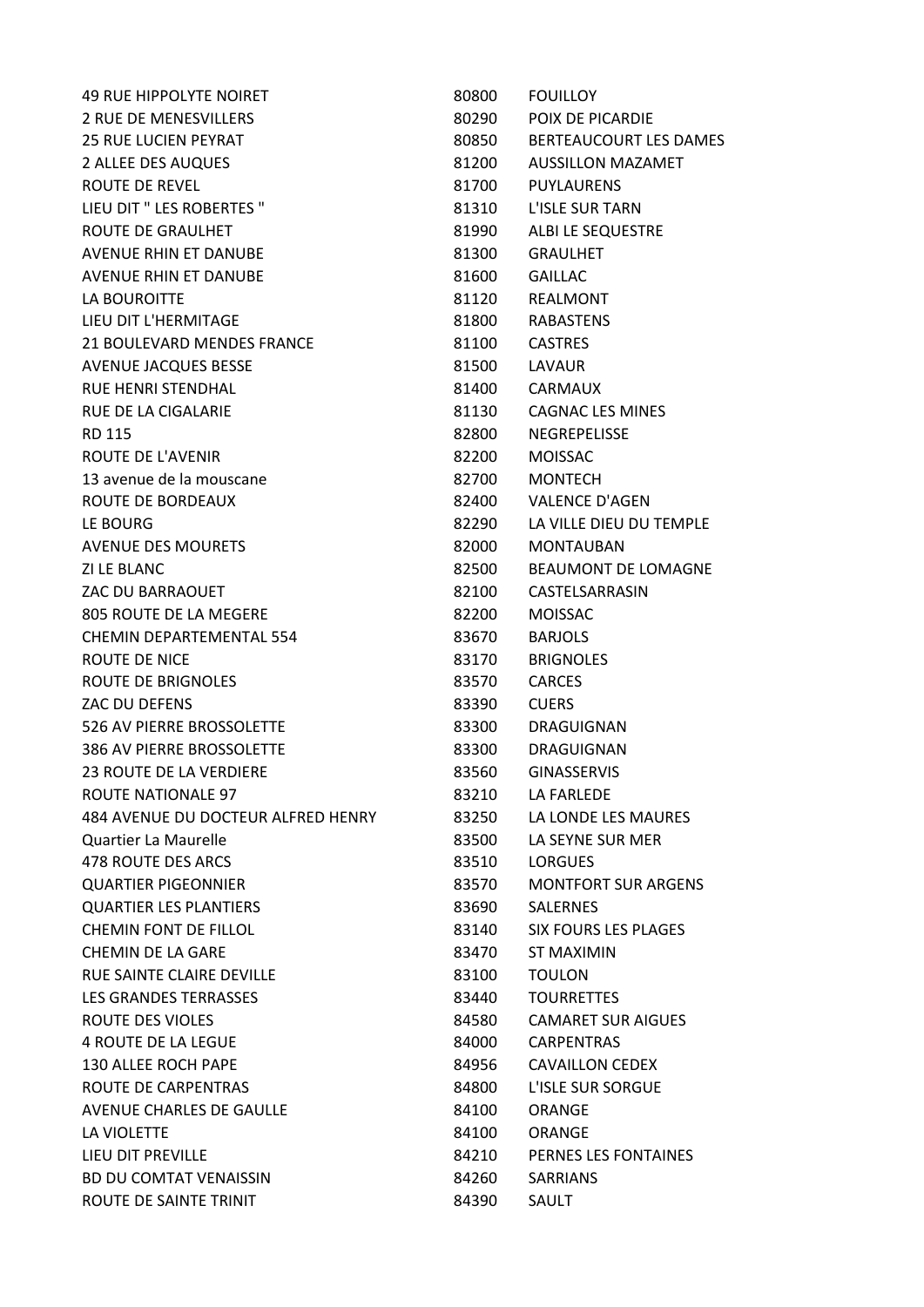| <b>ROUTE DE NYONS</b>               | 84110 | ST ROMAIN EN VIENNOIS           |
|-------------------------------------|-------|---------------------------------|
| 7 ROUTE DE ST GILLES CROIX DE VIE   | 85190 | <b>AIZENAY</b>                  |
| 39 RUE DE LA ROCHE                  | 85230 | <b>BEAUVOIR SUR MER</b>         |
| 2 RUE DE LA GARE                    | 85490 | <b>BENET</b>                    |
| ROUTE DE ST JEAN DE MONTS           | 85302 | <b>CHALLANS CEDEX</b>           |
| <b>CTRE CIAL LA BOUSSOLE</b>        | 85180 | <b>CHATEAU D'OLONNE</b>         |
| ROUTE DE ESTACADE                   | 85550 | <b>FROMENTINE</b>               |
| <b>7 RUE DE LA GARENNE</b>          | 85120 | LA CHATAIGNERAIE                |
| ROUTE DE NOIRMOUTIERS EN ILE        | 85680 | LA GUERINIERE                   |
| <b>BD EDISON ROUTE D'AIZENAY</b>    | 85000 | LA ROCHE SUR YON                |
| ROUTE DU BOUPERE                    | 85510 | LE BOUPERE                      |
| RUE PIERRE DE COUBERTIN             | 85590 | <b>LES EPESSES</b>              |
| ROUTE DE CHOLET                     | 85600 | <b>MONTAIGU</b>                 |
| <b>34 AVENUE GEORGES CLEMENCEAU</b> | 85540 | <b>MOUTIERS LES MAUXFAITS</b>   |
| ZA ROUTE DE CHOLET                  | 85620 | <b>ROCHESERVIERE</b>            |
| ZAC DE LA RIVIERE                   | 85160 | ST JEAN DE MONTS                |
| ROUTE DE TOURS                      | 86100 | CHATELLERAULT                   |
| ROUTE DE NIORT                      | 86400 | <b>CIVRAY</b>                   |
| <b>RUE EMILEN FILLON</b>            | 86160 | <b>GENCAY</b>                   |
| ZAC DES GRANDS CHAMPS               | 86130 | <b>JAUNAY CLAN</b>              |
| <b>AVENUE PASTEUR</b>               | 86150 | L'ISLE JOURDAIN                 |
| <b>63 AVENUE DE SAINTONGE</b>       | 86600 | LUSIGNAN                        |
| <b>15 RUE DE COUTURE</b>            | 86320 | LUSSAC LES CHATEAUX             |
| LIEU DIT CERISIER NOIR              | 86530 | <b>NAINTRE</b>                  |
| RUE DE LA DEMI LUNE                 | 86000 | <b>POITIERS</b>                 |
| <b>INTERMARCHE CONTACT</b>          | 86310 | <b>ST SAVIN</b>                 |
| <b>AVENUE DE PARIS</b>              | 86700 | VALENCE EN POITOU (COUHE VERAC) |
| ROUTE DE FLAVIGNAC                  | 87700 | <b>AIXE SUR VIENNE</b>          |
| <b>RUE RENE COTY</b>                | 87300 | <b>BELLAC</b>                   |
| <b>ROUTE NATIONALE 20</b>           | 87250 | <b>BESSINES SUR GARTEMPE</b>    |
| <b>AVENUE DE LORRAINE</b>           | 87290 | <b>CHATEAUPONSAC</b>            |
| 32 Route de St Mathieu              | 87150 | <b>CUSSAC</b>                   |
| <b>FAUBOURG</b>                     | 87210 | LE DORAT                        |
| ZAC DE MONTEVERT                    | 87100 | <b>LIMOGES</b>                  |
| <b>77 RUE CHARLES LEGENDRE</b>      | 87000 | <b>LIMOGES</b>                  |
| <b>HYPER INTERMARCHE</b>            | 87004 | LIMOGES CEDEX 1                 |
| AVENUE JULES COURIVAUD              | 87190 | MAGNAC LAVAL                    |
| <b>AVENUE JEAN ZAY</b>              | 87350 | PANAZOL                         |
| ZONE COMMERCIALE DE LA FABRIQUE     | 87600 | <b>ROCHECHOUART</b>             |
| <b>22 RUE DES MEIGES</b>            | 88340 | LE VAL D'AJOL                   |
| 116 RUE D'ALSACE RN 59              | 88100 | <b>SAINT DIE</b>                |
| ROUTE NATIONALE 429                 | 88140 | <b>CONTREXEVILLE</b>            |
| <b>RUE DES GRANDS JARDINS</b>       | 88270 | DOMPAIRE (MADONNE ET LAMEREY)   |
| 4 COTE DU MOULIN                    | 88200 | <b>ST NABORD</b>                |
| <b>48 ROUTE D' EPINAL</b>           | 88240 | <b>BAINS LES BAINS</b>          |
| RUE PAUL MELIN PROLONGEE            | 88300 | NEUFCHATEAU                     |
| <b>RUE ABEL FERRY</b>               | 88600 | <b>BRUYERES</b>                 |
| LIEUDIT LES MITROCHES               | 88390 | <b>GIRANCOURT</b>               |
| LE RABODEAU                         | 88420 | <b>MOYENMOUTIER</b>             |
| <b>RUE SAINTE MAURICE</b>           | 88500 | <b>MIRECOURT</b>                |
|                                     |       |                                 |